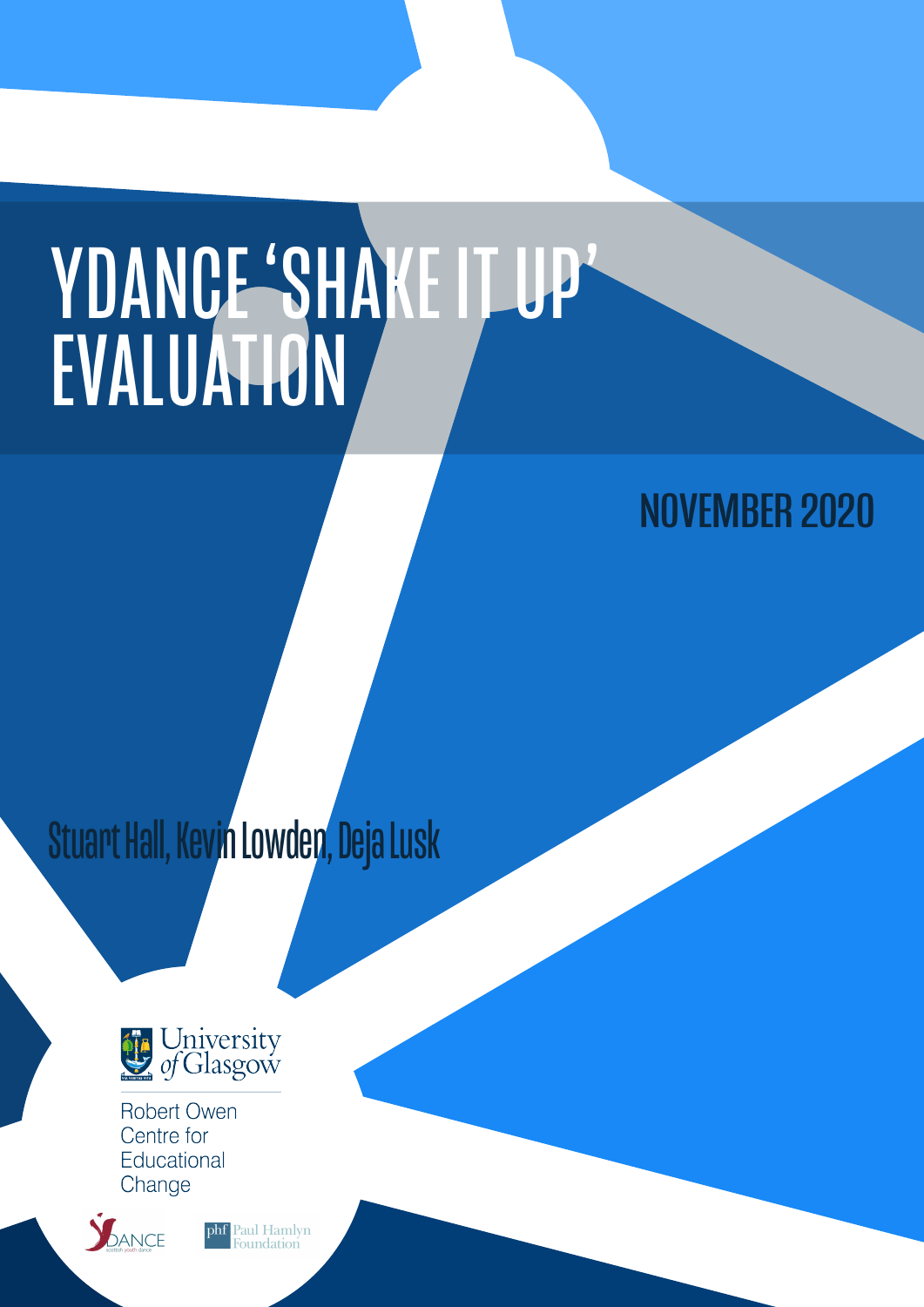## TABLE OF CONTENTS

|                   | <b>1 KEY FINDINGS</b>                                                                                                                        | 6        |
|-------------------|----------------------------------------------------------------------------------------------------------------------------------------------|----------|
|                   | <b>2 ABOUT THIS REPORT</b>                                                                                                                   | 6        |
|                   | <b>3 INTRODUCTION AND CONTEXT</b>                                                                                                            |          |
|                   |                                                                                                                                              |          |
| 3.1               | <b>AIMS AND OBJECTIVES</b>                                                                                                                   |          |
| 3.2               | <b>RESEARCH FOCUS AND EVIDENCE</b>                                                                                                           |          |
|                   | 4 METHODOLOGY                                                                                                                                | 8        |
|                   | 4.1 APPROACH TO ANALYSIS                                                                                                                     | 8        |
|                   | TABLE 4.1 - PHASE TWO (TOTAL BASELINE AND FOLLOW-UP) RESPONSES                                                                               |          |
|                   | <b>5 STAFF AND PARENTAL VIEWS ON PROGRAMME IMPACT</b>                                                                                        | 10       |
| 5.1               | UNDERSTANDING OF THE MAIM OBJECTIVES OF THE 'SHAKE IT UP' PROGRAMME                                                                          | 10       |
|                   | TABLE 5.1 HEADTEACHER/TEACHER PARTICIPANTS BY SCHOOL                                                                                         | 10       |
| 5.2               | <b>EXPERIENCES OF THE 'SHAKE IT UP' PROGRAMME</b>                                                                                            | 11       |
| 5.3               | <b>IMPROVING AND SUSTAINING THE 'SHAKE IT UP' PROGRAMME</b>                                                                                  | 22       |
| 5.4               | <b>SUMMARY</b>                                                                                                                               | 23       |
|                   | <b>6 PUPIL VIEWS ON 'SHAKE IT UP'</b>                                                                                                        | 24       |
| 6.1               | PUPILS VIEWS ON THE PROGRAMME AND ITS IMPACT                                                                                                 | 24       |
| 6.2               | <b>PUPIL VIEWS SUMMARY</b>                                                                                                                   | 25       |
| 6.3               | <b>PUPIL SURVEY FINDINGS</b>                                                                                                                 | 25       |
|                   | <b>TARIF GA - PUPIL ENJOYMENT OF YDANCE ACTIVITIES</b>                                                                                       | 25       |
|                   | TABIF GB - P2-P4 PUPILS - FXTENT TO WHICH INVOLVEMENT IN 'SHAKE IT UP' HELPED PUPILS                                                         | 26       |
|                   | TARIF GC - D5-D7 DIIDILS - EXTENT TO WHICH INVOIVEMENT IN 'SHAKE IT IID' HELPED DIIDILS                                                      |          |
|                   | <b>TABLE GD - CROSSTABULATION, HELPFULNESS OF 'SHAKE IT UP' BY GENDER</b><br><b>TABLE GE - PUPIL ENTHUSIASM FOR FURTHER DANCE ACTIVITIES</b> |          |
|                   | <b>TABLE GF- CROSSTABULATION, PUPIL ENTHUSIASM FOR FURTHER DANCE ACTIVITIES BY GENDER</b>                                                    | 27<br>27 |
| 6.4               | <b>SUMMARY</b>                                                                                                                               | 27       |
|                   |                                                                                                                                              |          |
|                   | <b>7 CONCLUSION AND ISSUES FOR CONSIDERATION</b>                                                                                             | 29       |
| 7.1               | CONCLUSION                                                                                                                                   | 29       |
| 7.2               | <b>ISSUES FOR CONSIDERATION</b>                                                                                                              | 31       |
| <b>REFERENCES</b> |                                                                                                                                              | 33       |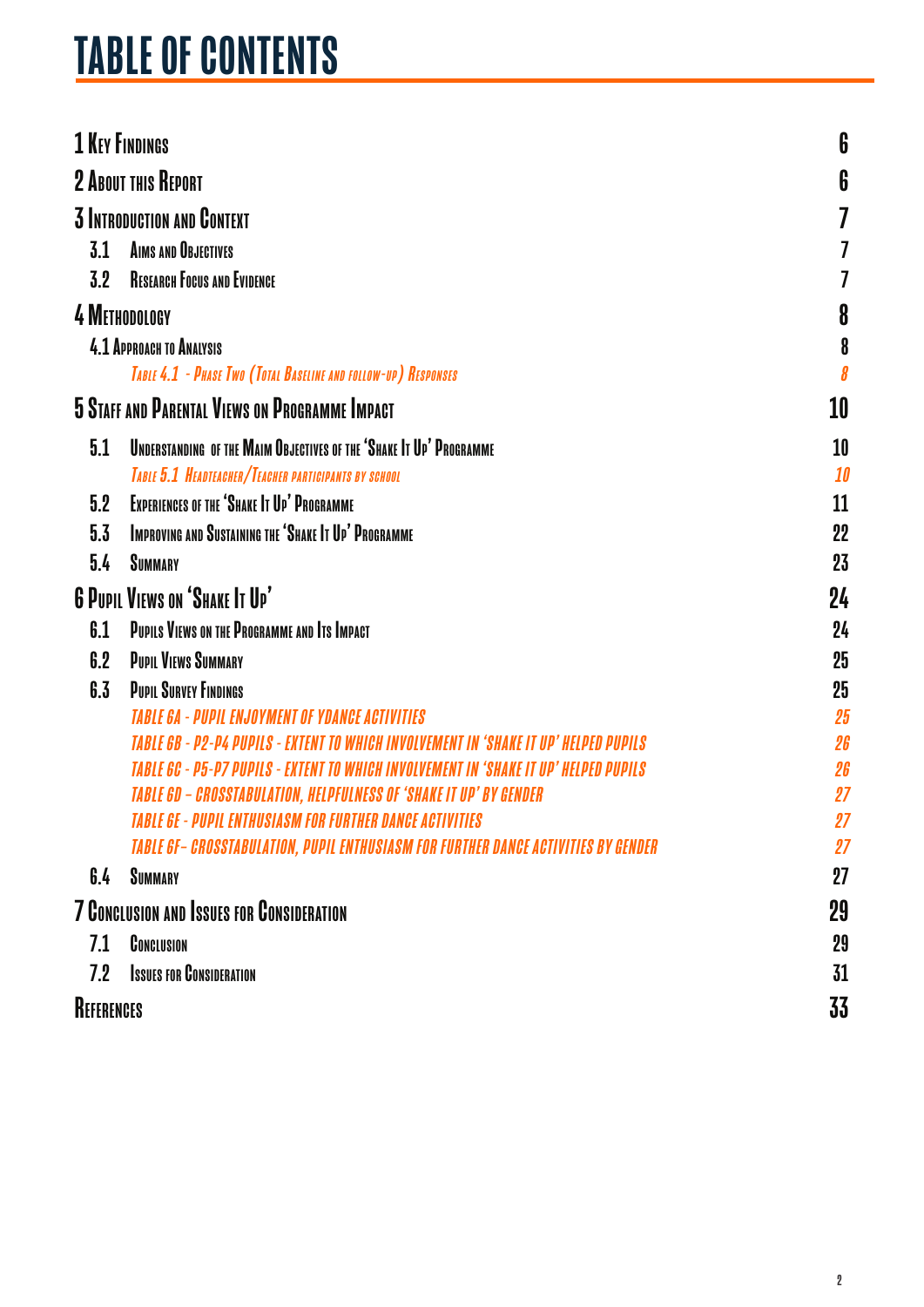## <span id="page-2-0"></span>1 KEY FINDINGS

## **INTRODUCTION**

YDance, the national dance organisation for young people aged 3 to 21, developed 'Shake it Up', an interdisciplinary dance project for Scottish schools. The project is aimed at working with primary schools that have been participating in the Scottish Government's Attainment Challenge. This project's intention is to contribute to positive culture change in schools through the arts but importantly, to use dance and a kinaesthetic learning approach as a way of enhancing a child's learning in the context of the curriculum. 'Shake it Up' strives to do this by placing a dance tutor in education in a school for a two year period.

The Robert Owen Centre (ROC) at the University of Glasgow was engaged by YDance to conduct an evaluation of the 'Shake it Up' initiative. The evaluation began in January 2017 with this, the final report, being delivered in September 2020. The initial evaluation timetable included delivering the final report to YDance in January 2021. However, the onset of the COVID pandemic and the subsequent shutdown of schools in Spring 2020 had a major impact on many school based initiatives including 'Shake it Up'. Discussions with YDance staff indicated that little additional impact from the programme could be expected during the shutdown period and that the reporting timetable should be brought forward to Autumn 2020.

The evaluation has a mixed methods approach using interviews, focus group discussions, and questionnaire survey with pupils and staff. The school shutdown meant that it was not possible to run pupil focus groups in 2020.

## **TFACHERS**

- Nineteen teachers and three headteachers were interviewed and/or provided information via online proforma across eight primary schools.
- There was consensus amongst teachers that the 'Shake It Up' objectives involved using a kinaesthetic/ dance learning approach, which would enhance their pedagogical skillset to enhance learner outcomes.
- Initially, many teachers were interested in the programme but unsure how it would support their teaching. Some were anxious that they would need to be an expert in dance to teach the approach. These initial concerns were allayed by

the CLPL/training sessions run by YDance.

- Teacher experiences of the YDance programme were overwhelmingly positive and they were generally enthusiastic about their involvement in the initiative.
- Informants were often surprised and impressed at the ways dance could be used to reinforce pupil learning and develop new approaches to teaching.
- Many teachers spoke about the positive impact of the 'Shake It Up' lessons on pupil learning and also highlighted how the programme articulated well with Curriculum for Excellence (CfE) Experience and Outcomes.
- All interviewed teachers spoke of their enjoyment at working with the YDance tutors. Moreover, teachers frequently spoke about the teaching skills of the tutors, their ability to engage pupils and their understanding of the curriculum.
- The skills and personality of the YDance tutors were seen as key to teacher buy-in and pupil engagement. These personnel demonstrated a good understanding of school context and the curriculum and how the 'Shake It Up' approach can work with it.
- The joint planning sessions involving YDance tutors and teachers were important in creating lesson plans that maximised the learning for pupils.
- Teachers stated that the programme articulated well with the curriculum. The Shake it Up approach was especially valued by teachers as a way to enhance learning of topic based and IDL (Inter-disciplinary Learning) lessons. However, there were examples of teachers using 'Shake It Up' for teaching specific aspects of literacy and numeracy, for example punctuation.
- Most of the schools informed parents about the programme rather than adopting more active engagement. This included using social media and blogs to report developments. Some schools invited parents to workshops to demonstrate the programme. All of the schools reported that parents were supportive and often impressed by their children's enthusiasm for the lessons.
- There was evidence that the programme had been successful in engaging all pupils. However, teachers frequently reported particular success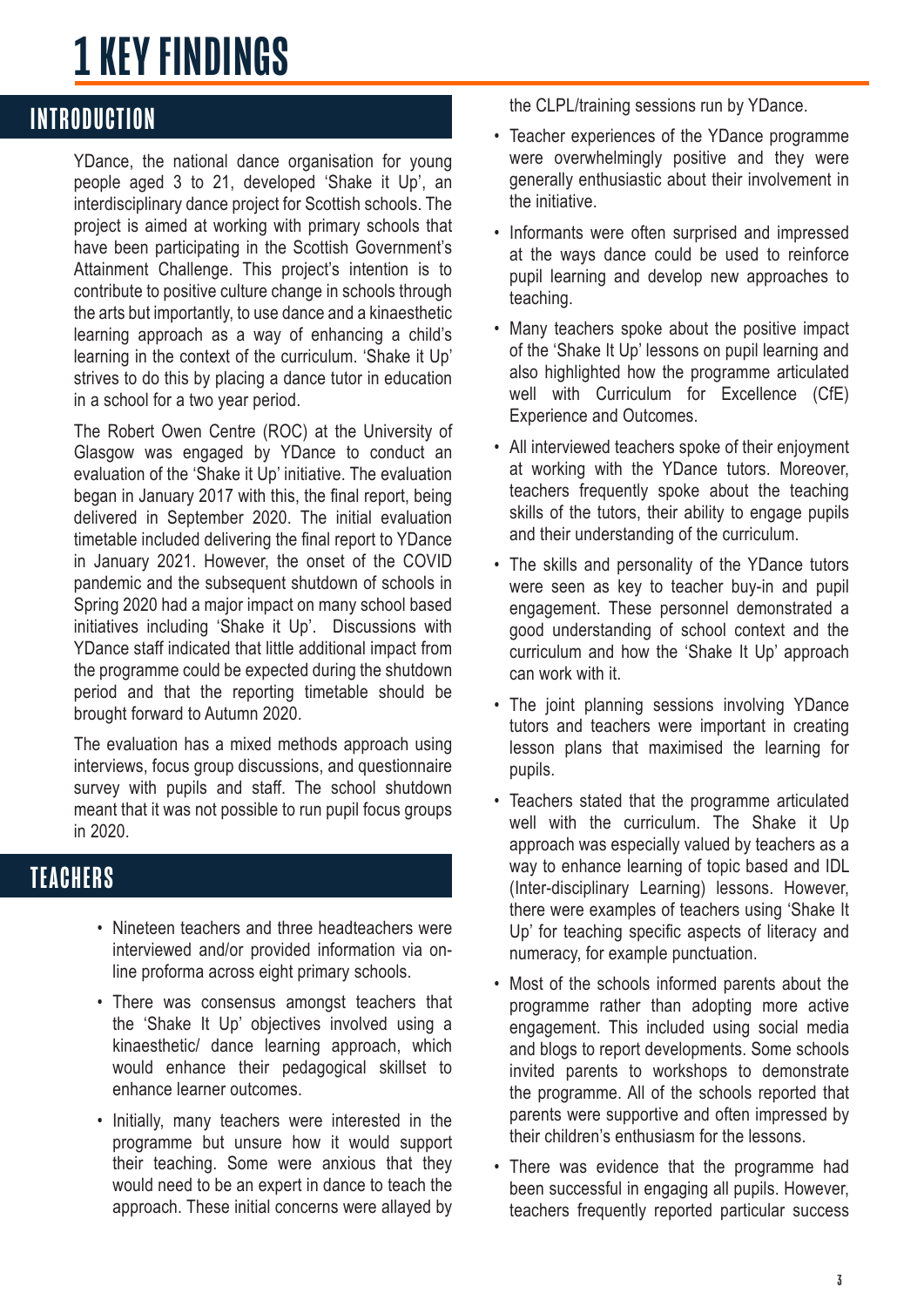for the programme in engaging those learners from disadvantaged backgrounds who were traditionally seen as being less likely to engage in learning.

- Boys and older children were more likely to be initially reticent about participating but became more enthusiastic as the programme continued. Presenting the lessons as movement rather than dance appeared to help engage male pupils.
- Almost all teachers believed that they would be able to continue with most aspects, if not all of the 'Shake It Up' approach. This is in contrast to the year one findings, which indicated that teachers were divided on whether they would be able to assume greater responsibility for the programme as the YDance tutors withdrew. However, for some teachers' confidence was an issue and further CLPL was seen as helpful. This could be provided by colleagues who were more experienced in using SUI and/or by YDance personnel.

## PARENTS

• Fifty parents provided feedback on the 'Shake it Up' programme via schedules distributed by YDance tutors. A majority of parental responses suggested that 'Shake it Up' had contributed to an increase in children's confidence. Moreover, parents also acknowledged support for the programmes contribution to pedagogy in the schools.

## PUPILS<sup>®</sup>

- Sixteen focus groups took place across the participating schools where the YDance 'Shake It Up' programme had been running. In total 98 pupils took part in focus groups. In addition, the survey findings presented here are based on responses from 904 pupils between primary 2 and primary 7.
- Pupils in the focus groups talked about how much they had enjoyed the 'Shake It Up' experience and the overwhelming majority of pupils indicated that they were happy with the programme they had experienced.
- Many pupils shared examples of the topics and subjects they had covered during their involvement.
- Pupils particularly appreciated the active nature

of the programme and found it refreshing to engage with curriculum topics in a different mode. A number of pupils indicated how 'Shake it Up' had helped them with aspects of their learning and facilitated building relationships within the class.

- Most survey respondents enjoyed taking part in the YDance activities with their dance tutor. Levels of enthusiasm tended to be higher among the younger age group of pupils.
- Females were significantly more likely than males to report enjoying the 'Shake it Up' activities in both the younger and older pupil groups. Among the younger pupils the 'Shake it Up' programme was most frequently reported as a good help in relation to; feeling happier at school (64%), getting on better with their teacher (62%), and remembering facts about subjects (60%). For the older pupils the programme was most frequently indicated as a good help in relation to; remembering facts about subjects (55%), feeling happier at school (45%), working out answers to questions in class (41%) and working harder at school (41%).
- A clear majority of pupils in both the older (70%) and younger (74%) groups were keen to see more dance activities introduced in class.
- Among both the younger and older pupil groups female enthusiasm for further dance activities was greater than that of their male classmates.

## CONCLUSION & ISSUES FOR CONSIDERATION

- The external evaluation findings demonstrate that the 'Shake it Up' programme has had a positive impact on pupils and staff in schools in line with the programme's objectives to promote learner engagement, self-confidence, social skills and wellbeing.
- The Shake it Up approach was particularly inclusive and motivated learners, including those pupils who were seen as less likely to engage with other lessons. The programme has also contributed to the development of new methods of effective teaching by exploring ways to use dance in cross curricular work and promote the skills and confidence of teachers to do this.
- Parents' views concurred with the positive accounts of pupils and their teachers and highlighted positive impact on their children's confidence and engagement with learning.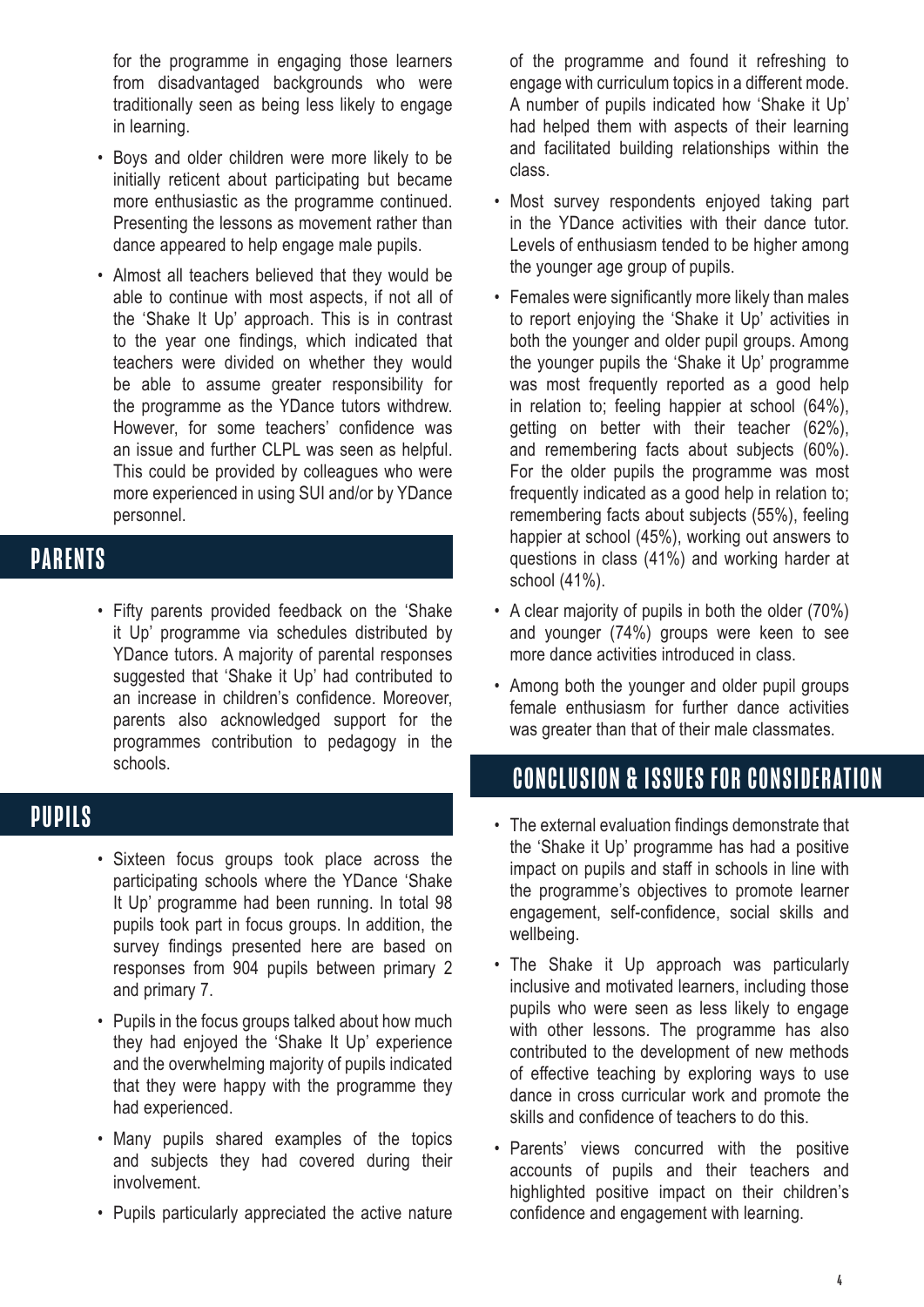- Teachers indicated that the programme articulated well with the curriculum and the approach was especially valued by them as a way to enhance learning of topic based lessons and Interdisciplinary Learning.
- Teachers were overwhelmingly positive about their experience of the programme and all interviewed teachers spoke of their enjoyment at working in a collaborative way with the YDance tutors.
- The impact of the YDance programme on enhancing teachers' pedagogical skills is key to meeting the aims of the programme, given that teacher quality and effectiveness has been shown to be a crucial element in promoting positive educational outcomes.
- There was unanimous praise from teachers for the YDance tutors. The YDance team worked collaboratively with teachers in each school to tailor the content to the curriculum and needs. Teachers saw the skills and personality of the YDance dance tutors as key to their own buyin and professional learning as well as securing pupils' engagement.
- The YDance tutors demonstrated a good understanding of school context and the curriculum and understood how the 'Shake It Up' approach could complement each school's needs.
- The Shake it Up programme developed in response to internal and external feedback during the project and Programme leadership changes. This brought a renewed emphasis on understanding school context and working collaboratively with teachers to co-design lessons.
- The evolution of the programme after the first year, with its increasing focus on working more closely with fewer teachers over a longer period of time, enhanced the tutors' awareness of school context and pedagogy as well as promoted the skills of teachers to use the Shake it Up approach.

## ISSUES FOR CONSIDERATION

This section draws on the main findings and discussion in the previous section to highlight some issues for consideration arising from the evaluation.

• There is sufficient evidence to recommend that the Shake it Up programme be continued as part of YDance's education portfolio and where possible, expanded in scope. Further funding sources should be pursued, particularly from sources that are interested in promoting teachers' professional learning and learning and teaching innovation.

- In those schools where the programme has been operating, school leadership should be encouraged and supported to build on the activity and reflect the lessons learned in practice and planning.
- YDance and partner schools could explore ways of involving PE teachers and active schools specialists in their collaborative work with schools. This could help integrate and sustain lessons learned from the programme.
- While the findings of this evaluation are positive and robust it would be prudent for YDance to maintain an appropriate level of internal evaluation of Shake it Up to monitor and assess the impact of the programme as it evolves and operates in different contexts. Key to this would be exploring ways to involve learners and capture their voice.
- The evaluation reveals that the Shake it Up programme has made a positive impact in line with its stated objectives. The approach also reflects what is known regarding effective professional learning approaches. It would be beneficial for YDance to liaise more closely with local authority and Education Scotland colleagues to explore how learning from the programme could be mobilised across the system.
- YDance could consider a celebratory sharing event for those schools that have participated in the programme as well as others that have not to help share practice and ideas. This could be an online event that should also involves learners.
- As is already being considered, future developments of YDance school programmes will benefit from including a strong focus on blended learning and on-line modes of delivery and support. This will not only help deal with the challenges presented by COVID-19, but also enable the organisation to reach more geographically distant schools.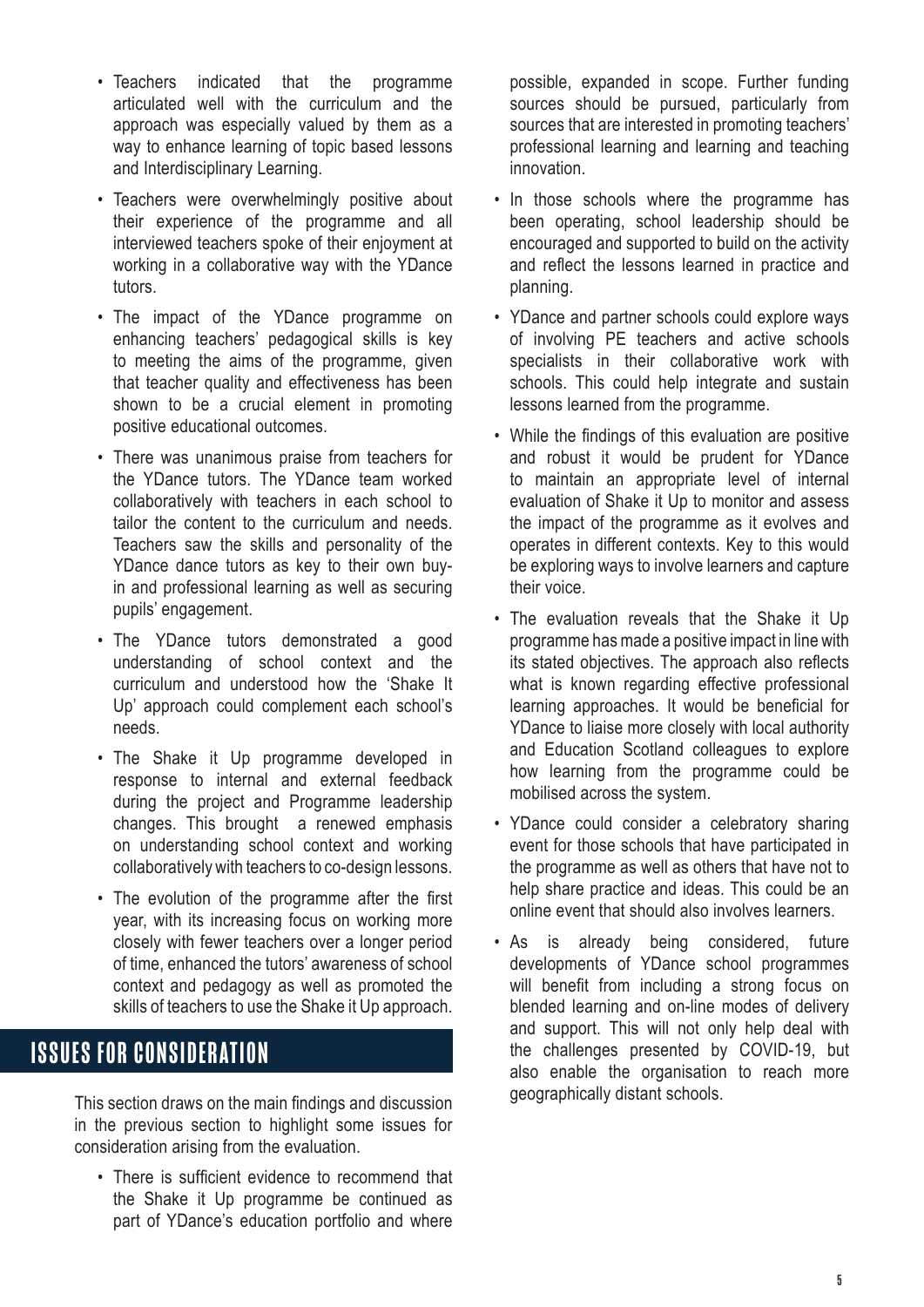## <span id="page-5-0"></span>2 ABOUT THIS REPORT

This is the final evaluation report of the YDance 'Shake it Up' programme. The document is based on findings from Phase Two of the 'Shake it Up' programme which operated in eight primary schools in Scotland between 2018 and 2020. Phase One of the programme comprised a pilot stage which ran in six primary schools in the West of Scotland and which was reported on separately.

## 2.1 STRUCTURE OF THIS REPORT

The report provides a description of the programme, an indication of the initiative's progress and highlights a number of issues for consideration. It is primarily focused on the findings from staff interviews, pupil survey and pupil discussion groups with additional comments from research team field observations.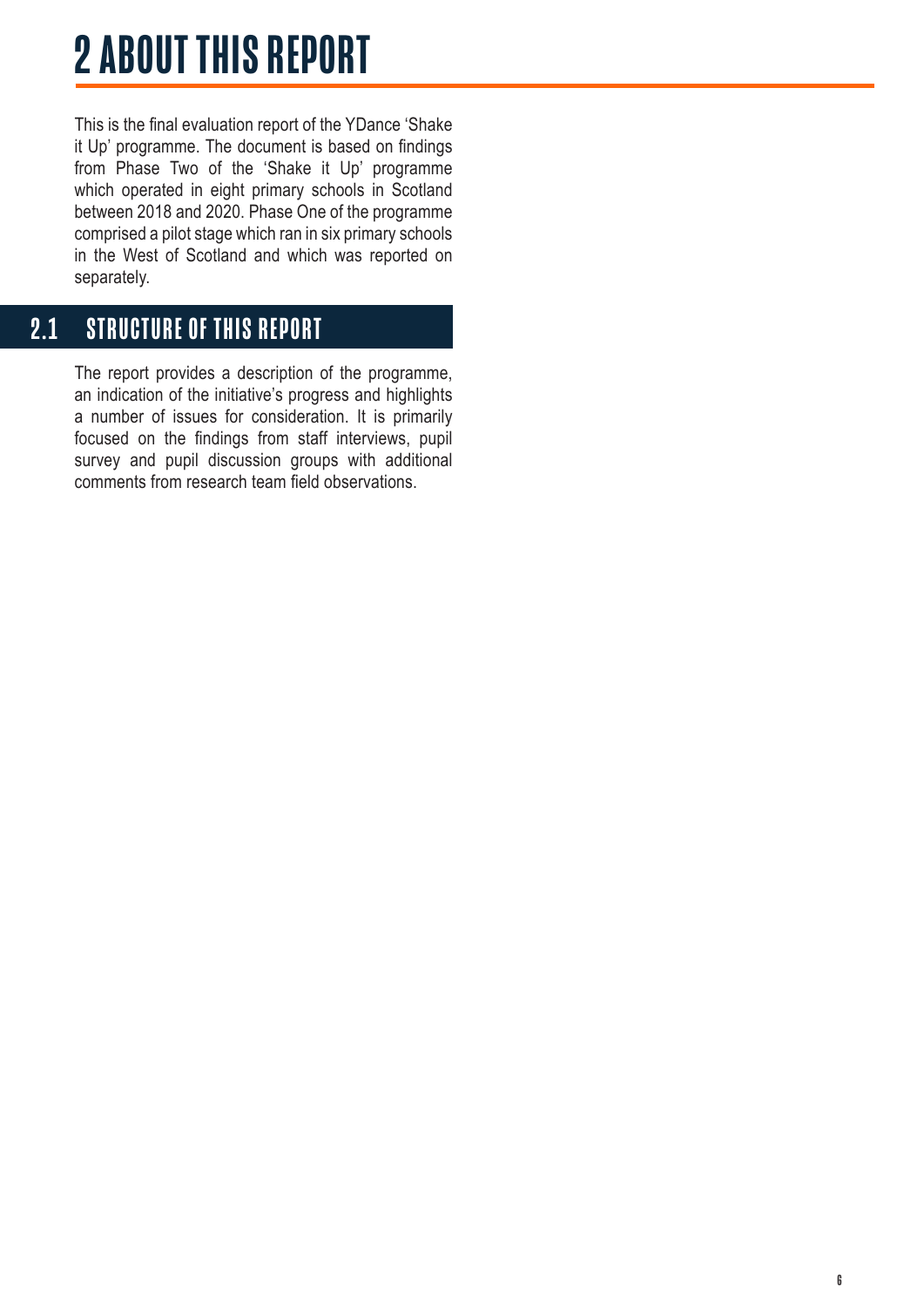## <span id="page-6-0"></span>3 INTRODUCTION AND CONTEXT

YDance is the national dance organisation for young people aged 3 to 21 in Scotland; the organisation's mission is to work through key partnerships in education, culture, health and sport, to provide high quality dance experiences for all children and young people in Scotland. As a Creative Scotland core organisation, YDance has been delivering and developing dance in Scotland for over 25 years across three areas of work, participation, education and talent development.

As part of its work, YDance has particular education objectives, these are:

- To lead the development of dance in education in Scotland;
- To develop current practice and shape future delivery of dance in schools;
- To support the Experiences and Outcomes for Dance in Curriculum for Excellence, and support additional subject areas through dance;
- To inspire and train teachers to use dance in schools;
- To inspire and educate young dancers and teachers by providing educational workshop programmes linked to high quality dance productions.

YDance developed 'Shake it Up', as an interdisciplinary dance project for Scottish schools. The project works with primary schools participating in the Scottish Government's Attainment Challenge. This aim of 'Shake it Up' includes contributing to positive culture change in schools through the arts but importantly, using dance as a way of enhancing a child's learning in a particular subject. 'Shake it Up' strives to do this by placing a dance tutor in education<sup>1</sup> in a school for a two year period. This person works collaboratively with teachers, one day a week, with specific classes to develop a dance-based project within the framework of the curriculum. In the first year of the project the dance tutor takes the project lead with the expectation that the classroom teacher takes increasing responsibility for the programme. By year two of the project it is expected that the classroom teacher will have taken over responsibility for this project. This approach thus supports the sustainably of 'Shake it Up' after the dance tutor withdraws.

The Paul Hamlyn Fund provided funding for the Project and an integral part of the Project was the Robert Owen Centre (ROC) evaluation which was charged with identifying and assessing impact. The evaluation

began in January 2017 with the final report delivered to YDance in Autumn 2020.

Although the initial evaluation timetable was to deliver the final report to YDance in January 2021, the onset of the COVID pandemic and the subsequent shutdown of schools in Spring 2020 had a major impact on many school based initiatives including 'Shake it Up'. Discussions with YDance staff indicated that little additional impact from the programme could be expected during the shutdown period and that the reporting timetable should be brought forward to Autumn 2020.

The Phase One report and Phase Two interim reports additionally provided formative feedback, on the programme's development in schools, which allowed YDance and participating schools to adapt the model in the light of emerging findings.

## 3.1 AIMS AND OBJECTIVES

Following the preparation of a detailed proposal and subsequent work with the YDance team in order to ensure that the 'Shake it Up' evaluation was consistent with the overall aims of the programme a number of specific objects were identified for the University evaluation. These included undertaking research to evaluate the impact of the programme on schools, young people, and their future aspirations, as well as the YDance team.

## 3.2 RESEARCH FOCUS AND EVIDENCE

The original evaluation proposal contained a matrix which provided a breakdown of the project outcomes, associated evaluation indicators and the evidence to be collected from each of the stakeholder groups (pupils, teachers, wider partners) This was appended in the interim evaluation report.

<sup>1</sup> Referred to as a Dance tutor in this report.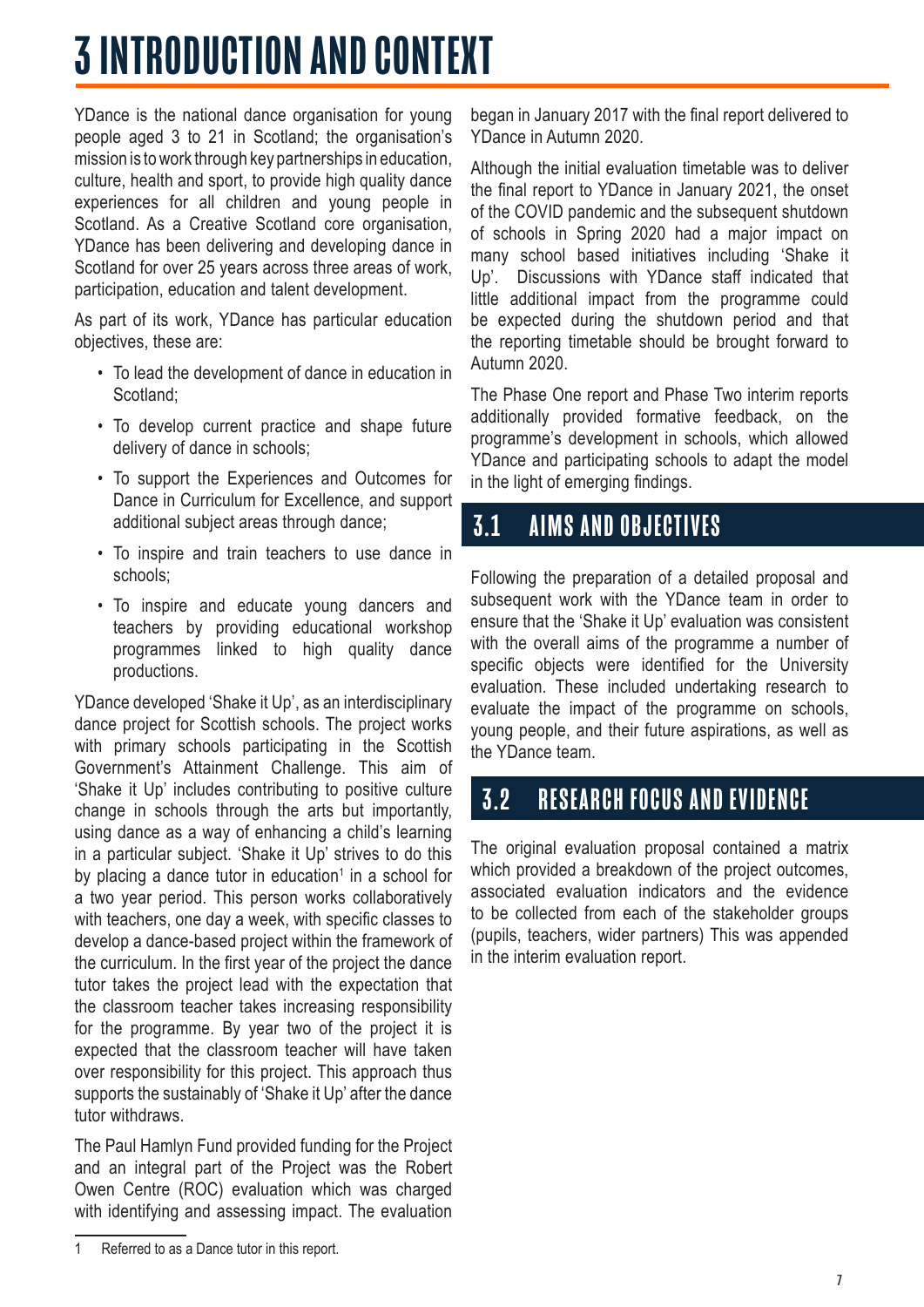## <span id="page-7-0"></span>4 METHODOLOGY

The evaluation methodology involved a combination of qualitative and quantitative approaches. Over the duration of the evaluation, the research team used questionnaire survey and discussion groups with pupils as well as individual interviews with involved teachers. Research team members observed a number of class teacher training sessions as well as actual 'Shake it Up' sessions. Dance tutors also provided feedback on the typicality of observed sessions. Moreover, the tutors also distributed short, open ended, schedules to parents to collect their views on aspects of the programme.

## **4.1 APPROACH TO ANALYSIS**

### 4.1.1 QUALITATIVE ANALYSIS

Staff and pupil interviews were recorded both in note form and digital audio recording and were analysed with the assistance of NVIVO software. Analysis drew on both full and partial interview transcription to provide both clarification and illustration of the processes and factors which appeared to influence the impact of the programme. Given the bespoke nature of the developing programme in each of the schools involved, the qualitative narrative built from stakeholder accounts was important in securing an in-depth view of impact.

#### 4.1.2 QUANTITATIVE ANALYSIS

Quantitative data was collected through pupil survey. The original design of the evaluation was for a 'baseline' and 'follow-up' survey model with pupils completing questionnaires close to the start of their 'Shake it Up' involvement and again when they had completed

#### TABLE 4.1 - PHASE TWO (TOTAL BASELINE AND FOLLOW-UP) RESPONSES

the programme. Initial discussions with YDance staff indicated that pupils would be involved in 'Shake it Up' across two full terms. However, during the pilot phase it was clear that, in a number of the schools, pupils took part in the programme for one term with other classes in the school involved in the second term. From a school point of view this allowed many more pupils to experience the programme than would have been the case with pupils involved over two terms. However, from an evaluation point of view, this meant that many pupils' experienced a relatively short involvement in the dance tutor led 'Shake it Up' programme.

Schools involved in Phase two, reported on here, were strongly encouraged by YDance colleagues to run the programme over a full two terms involving the same pupils throughout. Questionnaires could be accessed online or in paper format depending on school preference. Pupil survey responses are summarised in Table 4.1.

Pupil surveys were collected from nine primary schools in two local authorities. A total of 336 surveys were completed by cohort 1. Baseline surveys were collected in January 2019 and the corresponding follow-up surveys were collected in July 2019. The following school year, 325 new pupils completed surveys in cohort 2. In cohort 2, baseline surveys were collected in August 2019 and the corresponding follow-up surveys were collected in March 2020. The cohort 2 follow-up survey collection was brought forward as a result of the COVID-19 school lockdown. Due to unforeseen circumstances Park PS from cohort 1 was unable to continue with the programme and was replaced in cohort 2 by Deerpark PS.

| <b>School</b>         |        | <b>Cohort 1</b> |            | <b>Cohort 2</b> | <b>Total</b> |
|-----------------------|--------|-----------------|------------|-----------------|--------------|
|                       | $p2-4$ | $P5-7$          | $p2-4$     | $P5-7$          |              |
| Aitkenbar PS          | 20     | 20              | 18         | 23              | 81           |
| <b>Balloch PS</b>     | 24     | 24              | 13         | 16              | 77           |
| <b>Clackmannan PS</b> | 49     | 19              | 25         | 22              | 115          |
| Deerpark PS           | N/A    | N/A             | 14         | 19              | 33           |
| Park PS*              | 45     | 6               | N/A        | N/A             | 50           |
| Our Holy Redeemer PS  | 49     |                 | 6          | 51              | 113          |
| St Kessog's PS        | 22     | 16              | 13         | 13              | 64           |
| St Peter's PS         | 17     | 18              | 21         | 8               | 64           |
| <b>Sunnyside PS</b>   | 0      | 0               | 34         | 26              | 60           |
| <b>Total</b>          | 226    | 110             | <u>147</u> | 178             | <b>660</b>   |

\*Park Primary no longer continued in the programme in 2019-2020 and was replaced by Deerpark Primary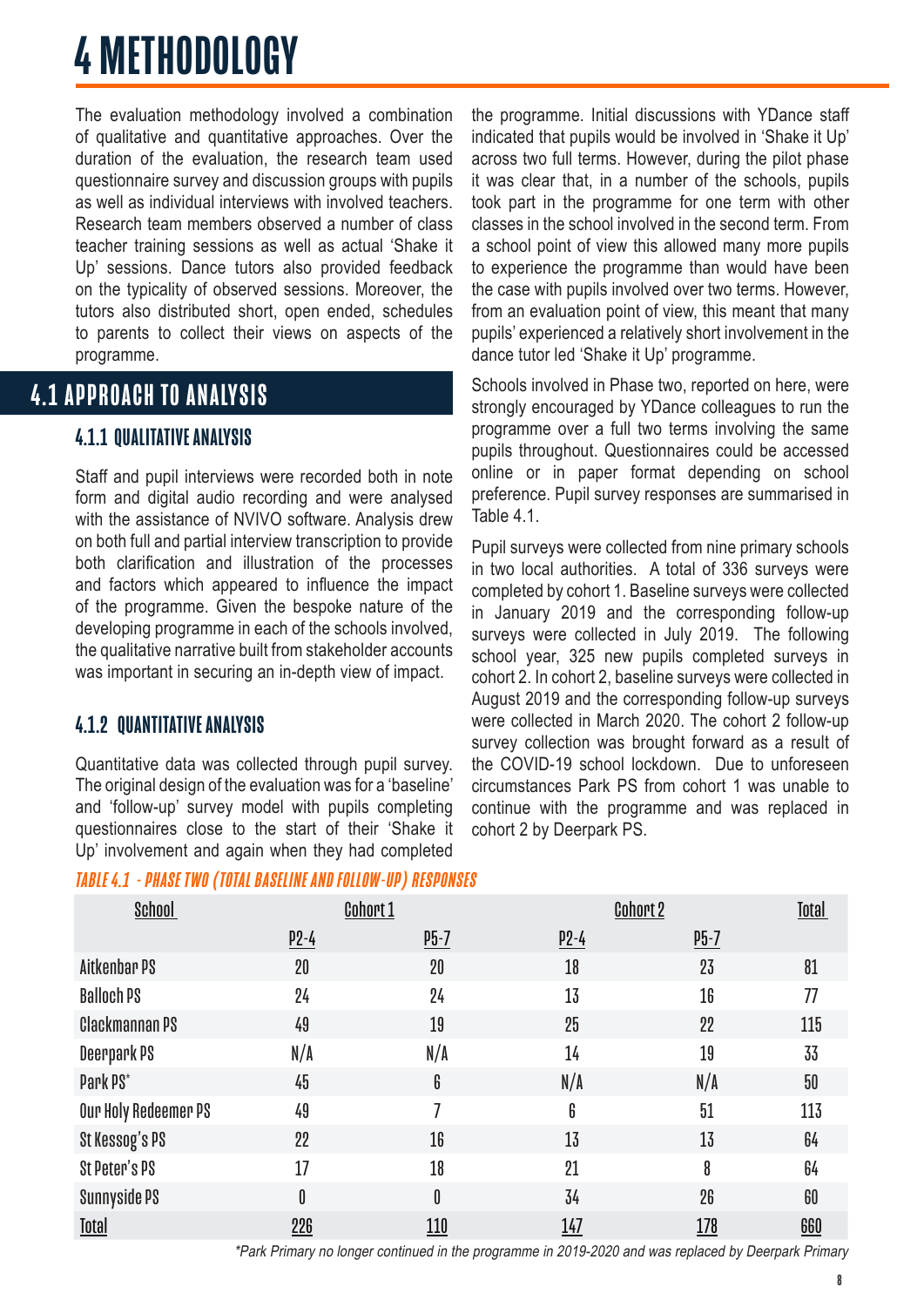Despite the best efforts of YDance staff over a sustained period to encourage the completion of surveys in schools, it is apparent from Table 4.1 that response rates varied considerably between schools and between survey stages. This variation was further compounded when we recognised that, even in the schools where baseline and follow-up surveys had been completed in reasonable numbers, they were not always completed by the same pupils. The net result of this situation is that baseline/follow-up comparisons were less statistically robust than we would have hoped. As a result of this we adopted an alternative approach to analysis.

We aggregated the follow-up responses from both cohort 1 and cohort 2 to maximise the numbers of pupils involved and focused on those questions which referred directly to pupil experience and impact of 'Shake it Up'. This has provided us with a substantial database of 660 pupil views to draw upon and the increased numbers allowed us to better explore the extent to which older and younger and male and female groups differed in their responses.

Questionnaires were analysed using SPSS (Statistic package for the Social Sciences) with frequencies, cross-tabulations, and relevant statistical tests deployed where possible.

#### **Parents' views**

The views of fifty parents were collected by YDance tutors during the 'Shake it Up' programme. Open ended responses were analysed by looking for emerging themes in responses. Responses to closed questions were tallied and reported as a frequency and/or percentage.

#### **Reflective Interviews with the YDance Team**

Following the analysis of the evaluation evidence, the research team conducted discursive interviews with the YDance Head of Education and the Two YDance tutors who were involved in the Shake it Up programme. These discussions further informed the analysis and the checking of emerging themes and issues.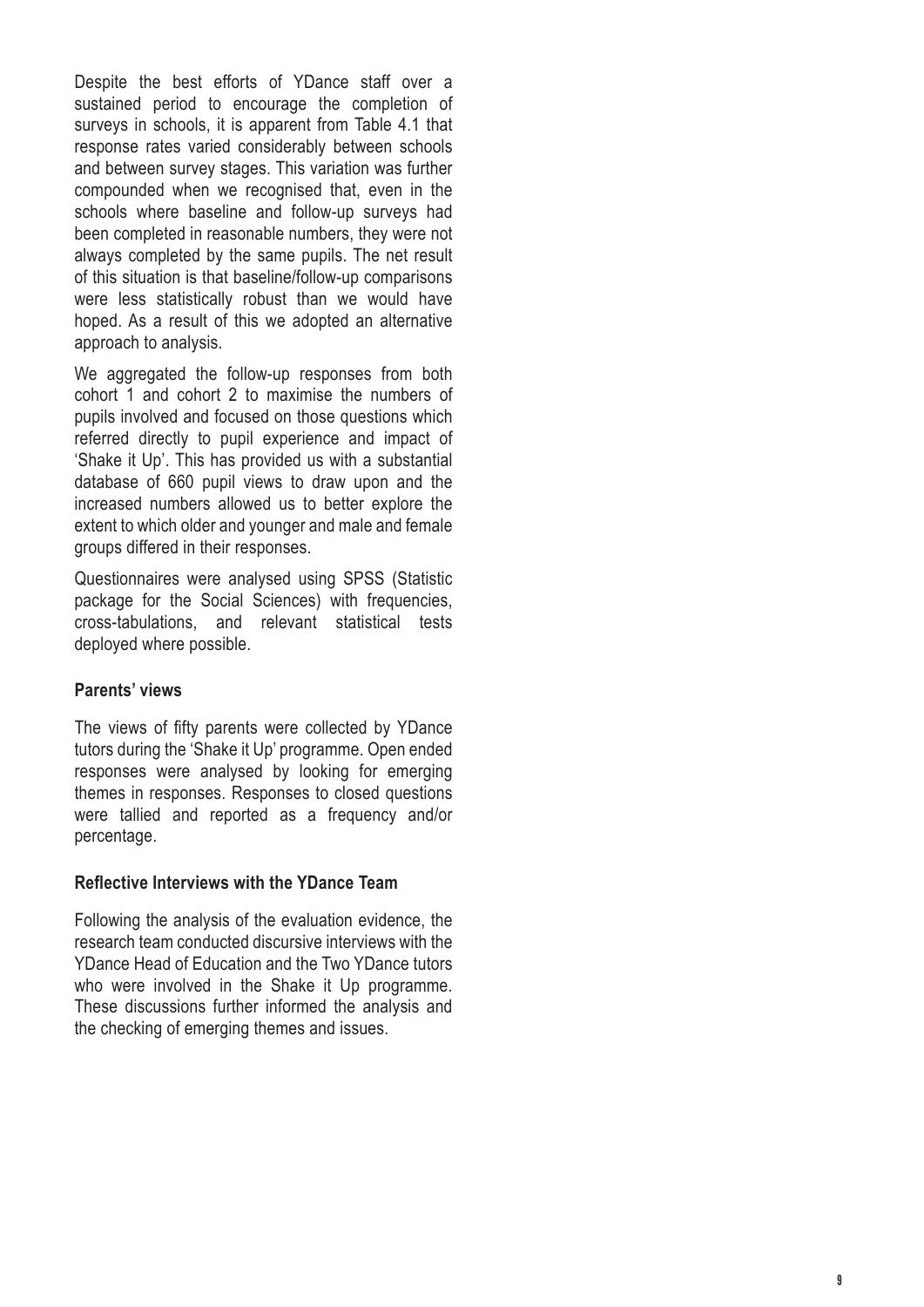## <span id="page-9-0"></span>5 STAFF AND PARENTAL VIEWS ON PROGRAMME IMPACT

This section primarily reports on teachers' and headteachers' comments on the 'Shake It Up' programme, including its impact on teaching practice and outcomes for learners. The evidence is based on qualitative information, focused on the research questions and gathered using an on-line proforma. This method was adopted as the COVID-19 situation developed and restricted face-to-face data gathering. The section also includes a short section on parental feedback regarding 'Shake it Up'.

Table 5.1 provides a summary of headteachers/ teachers by school who provided qualitative evidence.

#### TABLE 5.1 HEADTEACHER/TEACHER PARTICIPANTS BY SCHOOL

| <b>School</b>        | Headteacher/Teacher<br>Responses |
|----------------------|----------------------------------|
| Aitkenbar PS         | 2T                               |
| <b>Balloch PS</b>    | 21                               |
| Clackmannan PS       | 1H <sub>1</sub> /3I              |
| Deerpark PS          | 2T                               |
| Park PS              | 11                               |
| Our Holy Redeemer PS | 1H <sub>1</sub> /2I              |
| St Kessog's PS       | 2T                               |
| St Peter's PS        | 1H/I                             |
| Sunnyside PS         | 41                               |
| Total                | 21                               |

5.1 UNDERSTANDING OF THE MAIN OBJECTIVES OF THE SHAKE IT UP **PROGRAMME** 

> Informants were asked about their understanding of the main objectives of the 'Shake It Up' programme and their initial thoughts when they heard their schools were to be involved in the programme. Generally, informants reported that 'Shake it Up' was a dancebased pedagogical approach that could be used to promote learning across a range of curriculum topics. There was reference to the use of creative and active learning to promote learning and attainment, particularly regarding literacy. Some also thought the programme would promote learners' physical activity and contribute to their fitness and wellbeing. Others saw it as providing an approach that was inclusive and could be used to engage with those who were inhibited about participating in more traditional lessons and

provide more opportunities for them to succeed.

It is a platform that gives certain children who might not shine in some areas a chance to lead in certain things.

#### Teacher primary school 1

It's about the children in my class [developing] an understanding, a deeper learning of whatever subject it is that we're doing through YDance… doing it through a more interactive way of learning, you know a more fun way, a more ... hands-on approach to learning and understanding facts and information rather than just reading, writing and that kind of idea.

Teacher primary school 2

It is to help enhance and embed learning through the creative medium of dance...

Headteacher primary school 3

Most teachers stated that they had a limited understanding about the nature of the 'Shake it Up' programme but were interested in participating, some were interested in the relationship between the creative arts, literacy and numeracy and the process of learning.

> I was excited as I enjoy dance and taking on new initiative[s]. I was interested to be working alongside a specialist and was keen to learn new skills and abilities. I hoped that this opportunity would allow me to increase my pedagogical knowledge and improve my practice.

#### Teacher primary school 1

Some teachers had heard colleagues in other schools talk positively about the 'Shake it Up'. However, some were also somewhat anxious. Some teachers were unsure of how dance and movement would contribute to their teaching approach and the curriculum and some were concerned that they would need to be proficient at dance to teach the programme.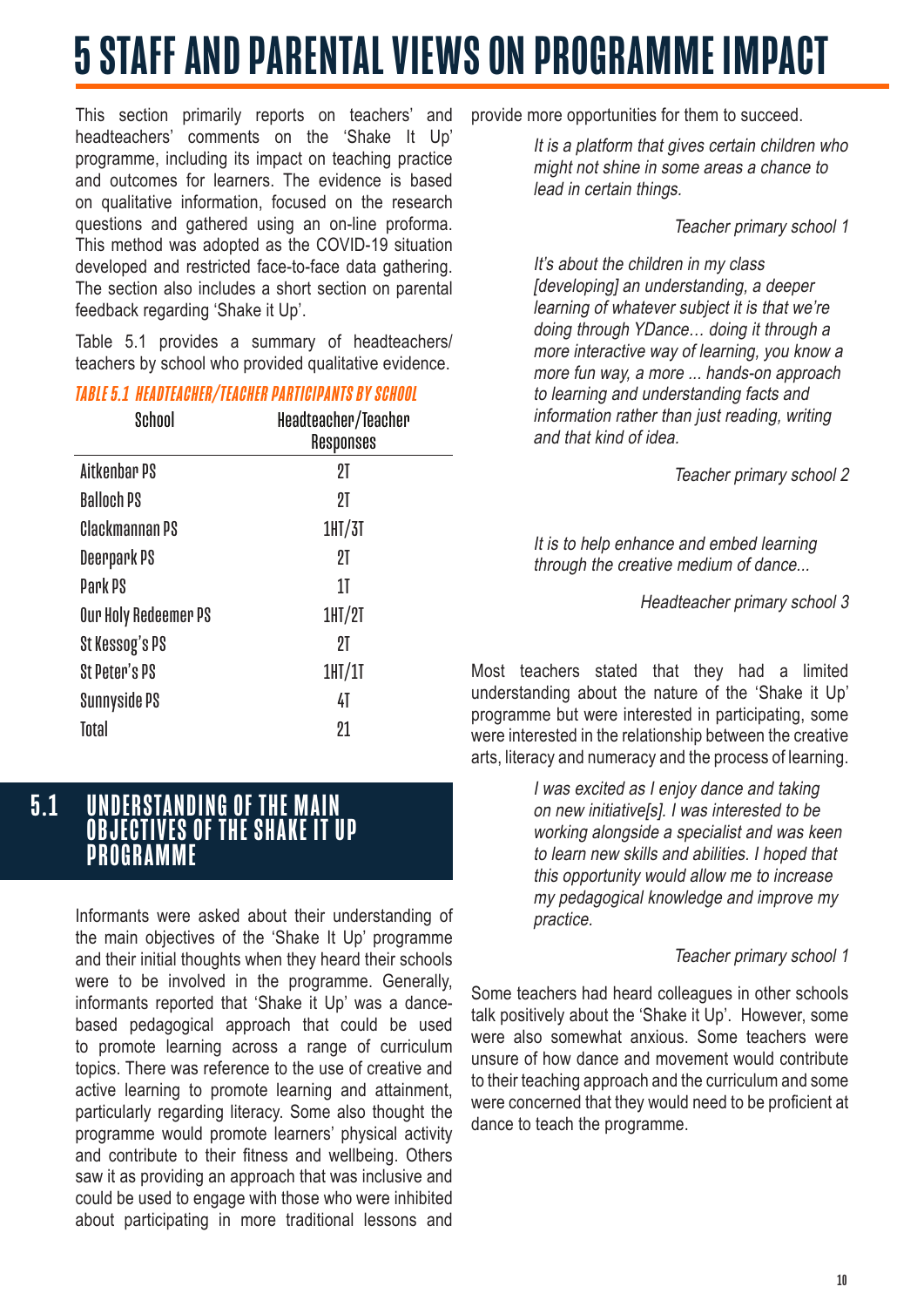<span id="page-10-0"></span>I was a little sceptical and I was a little bit anxious, I would say, about how does this work into the curriculum? How is this going to help me, you know, like Benchmarks and Experiences and Outcomes, because at the

end of the day that's what's important, is meeting all the criteria.



Teacher primary school 2

I was nervous…that I would need to dance in front of the pupils or lead this in some way. It is not an area I felt strong in or confident to teach. I quickly changed my attitude and opinion when working with [the dance tutor].

Teacher primary school 6

At first I had reservations as I wasn't clear on how the programme worked. Dancing wasn't really a hobby of mine either. However, my opinion has drastically changed having seen the work that goes into it and the impact that it can have I have loved the opportunity to be a part of it.

Teacher primary school 6

I was quite scared to start with, I thought, 'Oh no, dance! I don't know how to dance!'

#### Teacher primary school 1

Such concerns were allayed by the YDance training, which teachers universally reported to be of high quality, and as teachers became familiar with the programme. Practitioners saw the training and planning process as collaborative with teachers contributing pedagogical and contextual insights that helped fine tune the approach for their learners and YDance tutors providing expertise on how the programme technique and approach could be used to enhance learning for different topic areas.

The training was really good... [The YDance tutor] came and you could see straight away how it could be used...we've got the kind of teacher/education side, and she's has the dance knowledge... [we got] idea for lessons

and things, and I can now incorporate that whereas at first we were thinking, how is this going to work?' You know, we were doing things like

maths.... maths through dance... and science through dance....

Teacher primary school 1

[I was] a wee bit uneasy about it because... not coming from a dance background... but [The YDance tutor] quite quickly made us feel at ease. It wasn't as scary as I thought it was going to be. [The YDance tutor] talked us through everything, everything was quite easy to pick up, great ideas.... [The YDance tutor] obviously, really well planned...and just showing you how it can work in alongside the curriculum… So, it changed my mind quite quickly and. I began to enjoy my YDance sessions

#### Teacher primary school 2

Researcher observations of the staff training sessions indicated that staff enjoyed the experience, actively engaged in the sessions and gained a better understanding of how the Shake it Up programme could be articulated with curricular areas.

## 5.2 EXPERIENCES OF THE SHAKE IT UP PROGRAMME

#### 5.2.1 STAFF EXPERIENCES

Interviewees' experiences of the 'Shake it Up' programme were overwhelmingly positive and they were generally enthusiastic about their involvement in the initiative. A variety of subjects had been covered across the schools ranging from mathematics, literacy, science and social studies.

As reported in section 5.2.1.1, Almost all headteachers and teachers who were interviewed were impressed at how the approach could be used to enhance pupil learning and added to teachers' repertoire of skills, some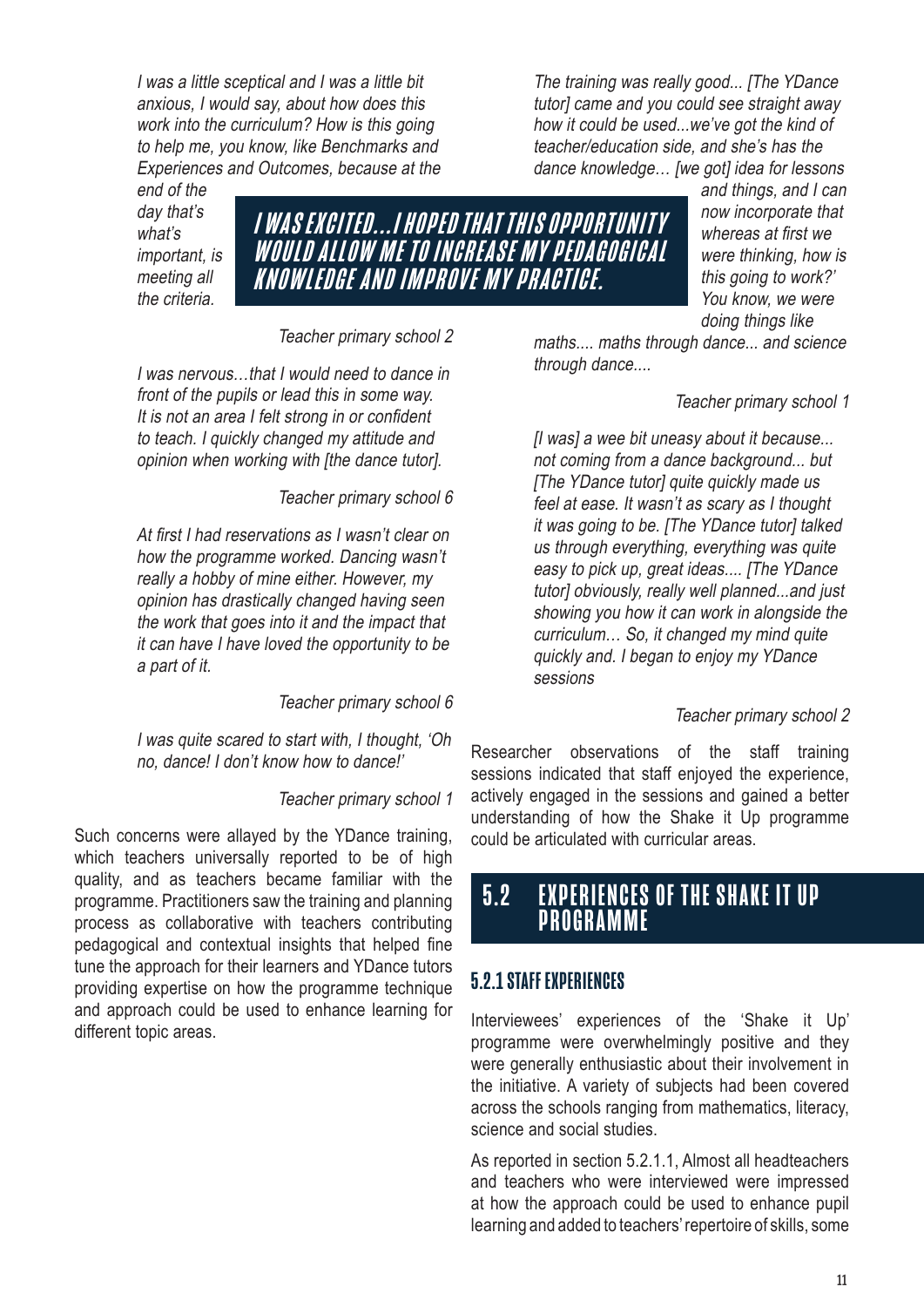stated that they had been 'pleasantly surprised' by the value of the approach. For example, one headteacher stressed that the 'Shake it Up' approach had been a factor in improving literacy through work on vocabulary and movement. Only one headteacher, from the first phase, indicated that the programme had not yet had such an impact. It's notable that this feedback predated the programme enhancement.

All teachers who were interviewed spoke of their enjoyment at working with the YDance tutors. Moreover, teachers frequently spoke about the teaching skills of the YDance tutors and how confident they had become in the tutors' abilities to manage and engage the pupils.

#### 5.2.1.1 IMPACT

As in the previous strands of the evaluation, reported in the first interim report, participating teachers were positive in their appraisal of the impact of the 'Shake it Up' lessons on pupils' learning and were able to cite many examples of impact on learning across subject areas. For example,

> I think they learn better... and Primary 7… things like space where I (just) sit usually do a lot of things like research, they did it all through dance and movement, and they remembered a lot of things by actively, you know, doing the planets and solar systems and things like that.

I can see the difference in Primary 7 [and] Primary 3s, how that's really helped them with their tables, their numbers… sentence structure because they've incorporated a lot of things that [the YDance team] have been doing, they then remember when they're writing in their classroom. I didn't think that would be possible!

Teacher Primary school 1

What I did notice last year was the things that the kids remembered through Space and WW2, all through the movement, they remember so much more information and facts… they remember a lot more things working with [the YDance tutor] in conjunction with me in the classroom… What they could retain, was, I thought, a big improvement… and I was a bit sceptical initially, I thought, 'they'll never remember all this stuff'. But it seemed to last longer… Primary 3s have benefited. Times tables, definitely, it's been unbelievable… It's stuck in their minds and they are actually using it as they're doing their writing. I couldn't have asked for anything better than that.... for Primary 3's it's worked... fantastically well… It's been what we need in the classroom.

Teacher primary school 1

Some who struggle with certain topics were able to understand more, for example about plant biology when using movement as an approach…

#### Teacher primary school 3

One headteacher stated that improvements in pupils' literacy was observed for those involved with the 'Shake It Up' programme, particularly those learners from SIMD 1 and 2 this had been highlighted in school data collected for their Pupil Equity Funding (PEF) monitoring. This Headteacher also reported that the programme had also proven very helpful in promoting the learning engagement of pupils with social and emotional needs. In one example, a male P5 pupil who was difficult to engage with learning had,

> … enjoyed the programme so much he went on to join an after-school dance club and won a local authority award…he's a different child, he's found a passion.

#### Headteacher primary school 3

Overall, then, teachers reported that the 'Shake it Up' programme had contributed to the planned outcomes for their lessons. This was facilitated by the dance tutor having a good knowledge of curriculum learning outcomes, teacher' plans and working closely with practitioners to develop appropriate lessons. Teachers highlighted how the 'Shake It Up' sessions had resulted in improved recall of information but also had helped to build on knowledge acquired in class. Teachers often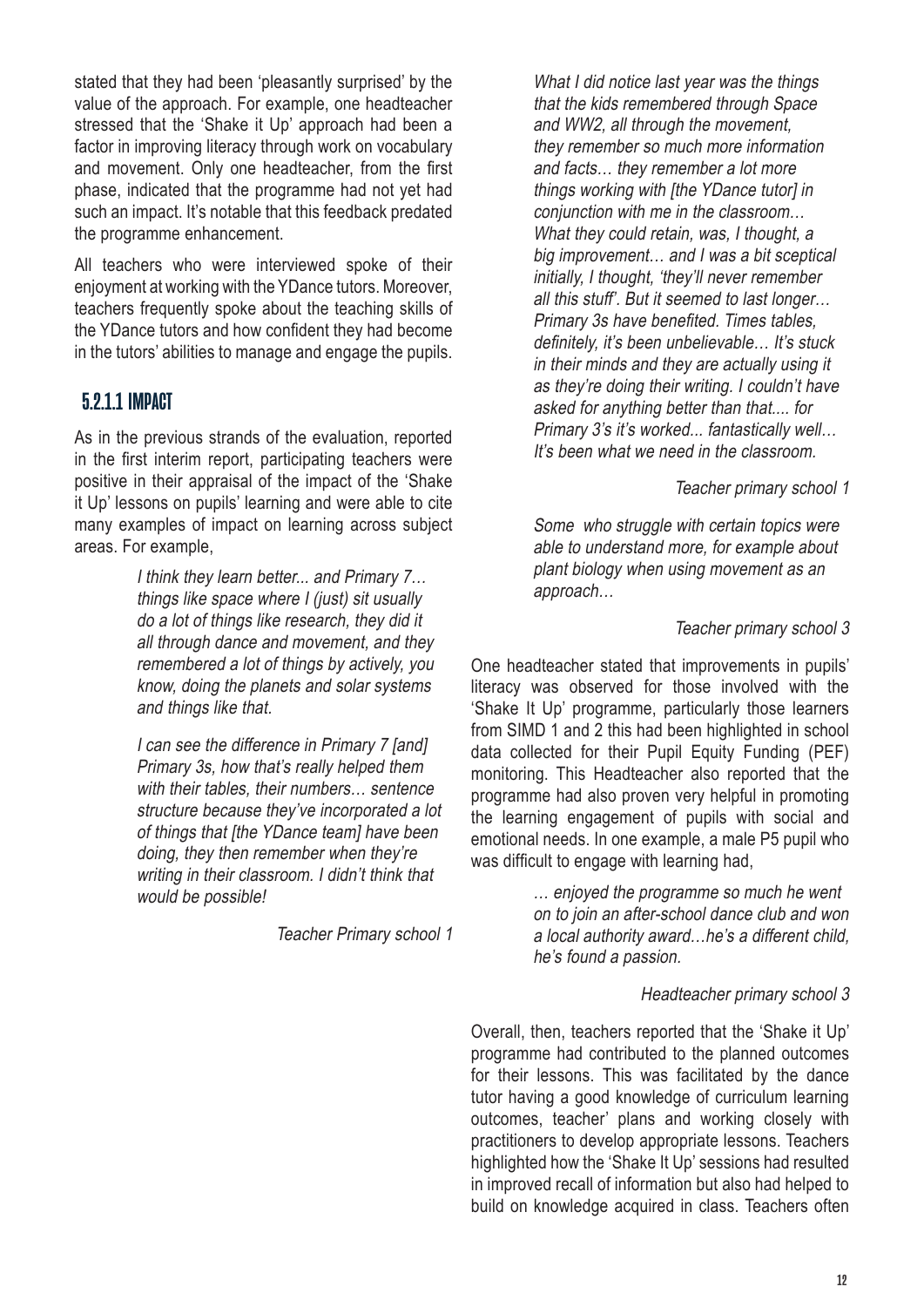spoke of how children were learning something new at the 'Shake It Up' sessions or they were reinforcing learning that had taken place in class during the sessions which helped them to apply it in a new context as well as retain the new information.

> [Dance tutor] did a great job at interpreting my topic plans in a way that linked her outcomes very nicely to the teaching in the classroom.

> > Teacher primary school 5

In the sessions, children are able to further their knowledge and understanding of different sea creatures through the use of movement, as they take what they have learned in class and build upon this. They are given the opportunity to imagine themselves as these different sea creatures and therefore change their perspective, which I feel is very effective.

Teacher primary school 8

#### Teacher primary school 3

Some teachers commented on how the 'Shake It Up' learning process helped bring another perspective to what was being learned in the classroom and assisted pupils to better conceptualise the topics and knowledge in different but complementary ways.

In addition to learning outcomes, most teachers commented on how 'Shake It Up' had promoted other positive outcomes for learners. The groupwork and partner work aspects of the 'Shake It Up' approach was seen as promoting children to develop their ability to work with others, including building interpersonal trust. Teachers frequently reported that the approach had helped to promote teamwork, social skills and leadership for pupils, particularly among those who would not typically have demonstrated confidence.

> Because some who were good at art were leading... aspects of it and others who were thinking of the dance were able... so there was a lot of collaboration

> > Teacher primary school 1

[As a result of their participation] There's a couple of pupils actually, and these are the ones who

'Shake It Up' contributed very effectively to the intended outcomes… Pupils were completing

'SHAKE IT UP' CONTRIBUTED VERY EFFECTIVELY TO THE INTENDED OUTCOMES... PUPILS WERE COMPLETING INITIAL LEARNING IN CLASS FIRST AND THEN BRINGING THIS KNOWLEDGE TO THE **SESSIONS**.

initial learning in class first and then bringing this knowledge to the sessions. Whereas in previous terms [the YDance tutor] has provided the introduction to learning that we have then built on in class. I would say both approaches have been equally successful.

Teacher primary school 6

A common theme in teacher's feedback was that positive outcomes for children were achieved regardless of their abilities. As one P5 teacher noted "*It ['Shake It Up'] was very successful in supporting the embedding of learning outcomes and intentions, particularly for our more challenging learners*".

> I feel the dance element was extremely beneficial for all learners, however as mentioned above, for some of my children, dance was at times, the only engagement with learning that was taking place within the day and sometimes during longer spells.

are very quiet and reserved in the class, who's voice is not often heard, who are gradually, come out their shell a bit more, speaking out a bit more, talking with a lot more confidence.

#### Teacher primary school 2

Other, broader positive outcomes that teachers saw 'Shake It Up' contributing to included: promoting listening and talking skills; supporting concentration; helping learners to working independently; work in in pairs; work in in small groups; work at whole class levels; and promoting a growth mindset.

The enhanced self-confidence for pupils participating in 'Shake It Up' reported by many teachers also meant that some of the more reserved children had an opportunity to express themselves and work in group situations. As a direct result, one teacher stated that "children are more confident in their own abilities and in class are answering more questions and are more ready to work in a co-operative situation". Another teacher stressed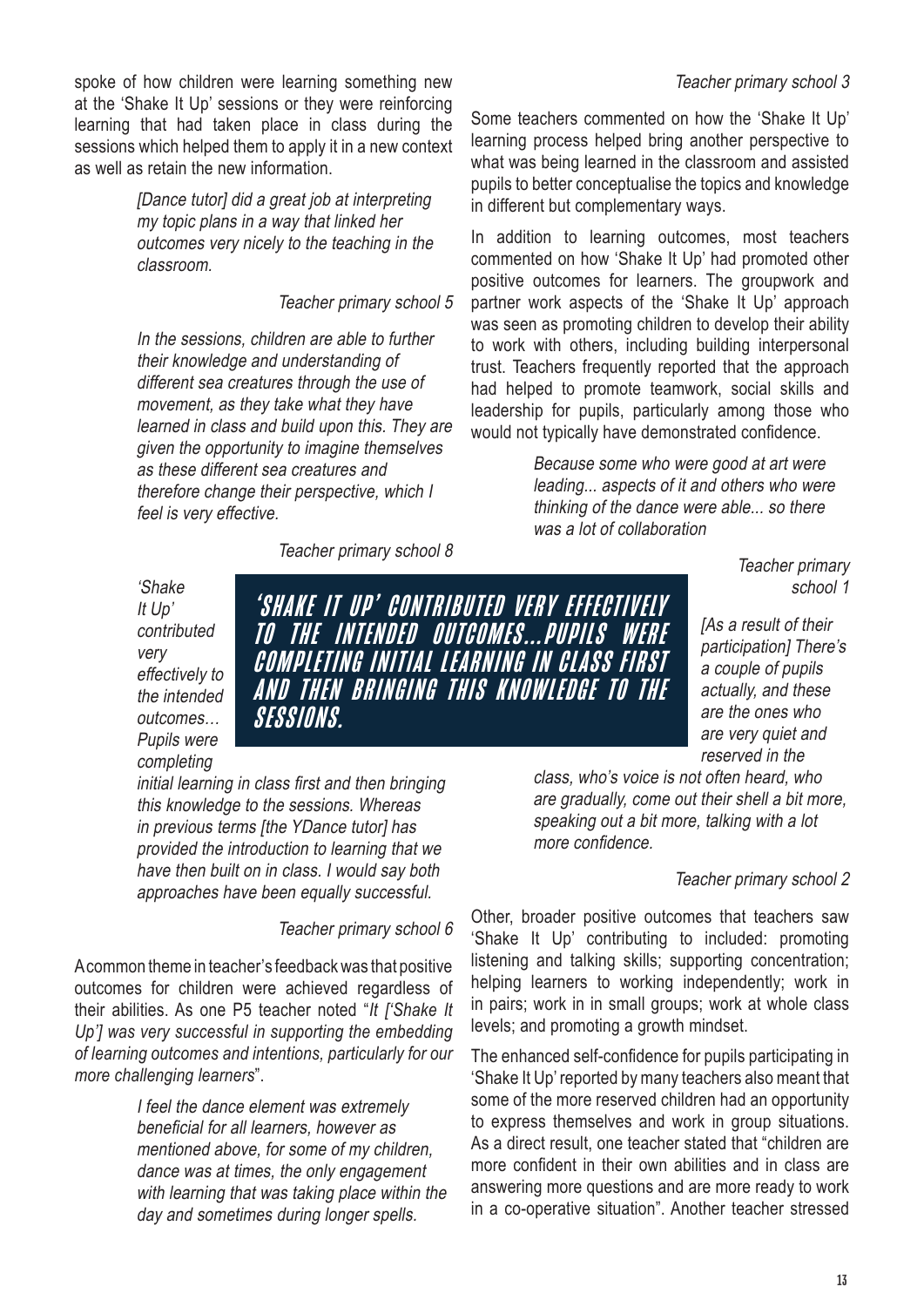that the impact for boys regarding their confidence had been particularly noteworthy.

> There's been improvement in [pupils'] confidence, there's also been improvement in their academic learning as well… it's linked to a specific learning objectives so as the time went on, I really noticed that the boys in my class became more involved, became more engaged, more active, their ideas… You know, conversations were much better. So, in that sense, I think it really helped the children's confidence, you know, especially my boys. My girls already had that, but the boys' confidence came on.

> > Teachers primary school 2

#### 5.2.1.2 IMPACT ON PUPILS' WIDER WELLBEING

'Shake It Up' was also seen by most teachers as having a positive impact on pupils' wellbeing. This was often expressed in terms of, improved social skills and better self-confidence and perceptions of peers, skills and abilities which were transferrable to situations outwith the 'Shake It Up' sessions. Some teachers also commented on how 'Shake it Up' had promoted aspects of physical activity, body image and reduced social anxiety.

> I have continued to see a positive impact on the pupils. It allows those quieter more reserved children to be more confident and have their time to shine. In particular I have one pupil who is often off due to personal circumstances who when he was in school the only part of the week that he would participate in and put a smile on his face was 'Shake It Up'. This was amazing to see and it really showed me how much of an impact a programme like this can have.

> > Teacher primary school 6.

The children are more active and also engaging with other pupils that they may not have engaged with before.

Teacher primary school 5

I feel that the 'Shake It Up' project has been an excellent opportunity for all children to work on their wider wellbeing. It has kept them active and changed several perceptions on the gender perceptions of dance in the curriculum.

Teacher primary school 1

### 5.2.1.3 TEACHERS' VIEWS ON THE 'SHAKE IT UP' FEATURES THAT SUPPORTED IMPACT

When discussing the features of 'Shake It Up' that were seen as having contributed to the reported positive outcomes, teachers highlighted several factors. The kinaesthetic method, using movement to reinforce learning and memory, was cited as was making learning 'visual', which many teachers thought promoted learning in the topics covered. The teamwork and improvisation activities were frequently praised by teachers as promoting learner engagement.

> The kinaesthetic learning has clearly made an impact on the learners as they recall facts and knowledge about the topic more easily if they have engaged in a dance session relating to the theme.

> > Teacher primary school 3

The skill of the dance tutors was also highlighted by teachers as a major feature of 'Shake It Up' and contributed to its impact. Teachers praised the ability of the dance tutor to promote inclusion and engage with pupils of all ages, backgrounds and needs, using a level appropriate approach with the right balance of challenge and support. Teachers noted that the high level of learner engagement that resulted from the dance tutor's approach facilitated their learning.

> [The dance tutor]'s enthusiasm and wide variety of activities allowed my very energetic class to explore the topic in an active and engaging way. They built confidence by bringing their knowledge from class to the sessions and [the dance tutor] provided lots of opportunities for them to share that knowledge and experience success.

> > Teacher primary school 6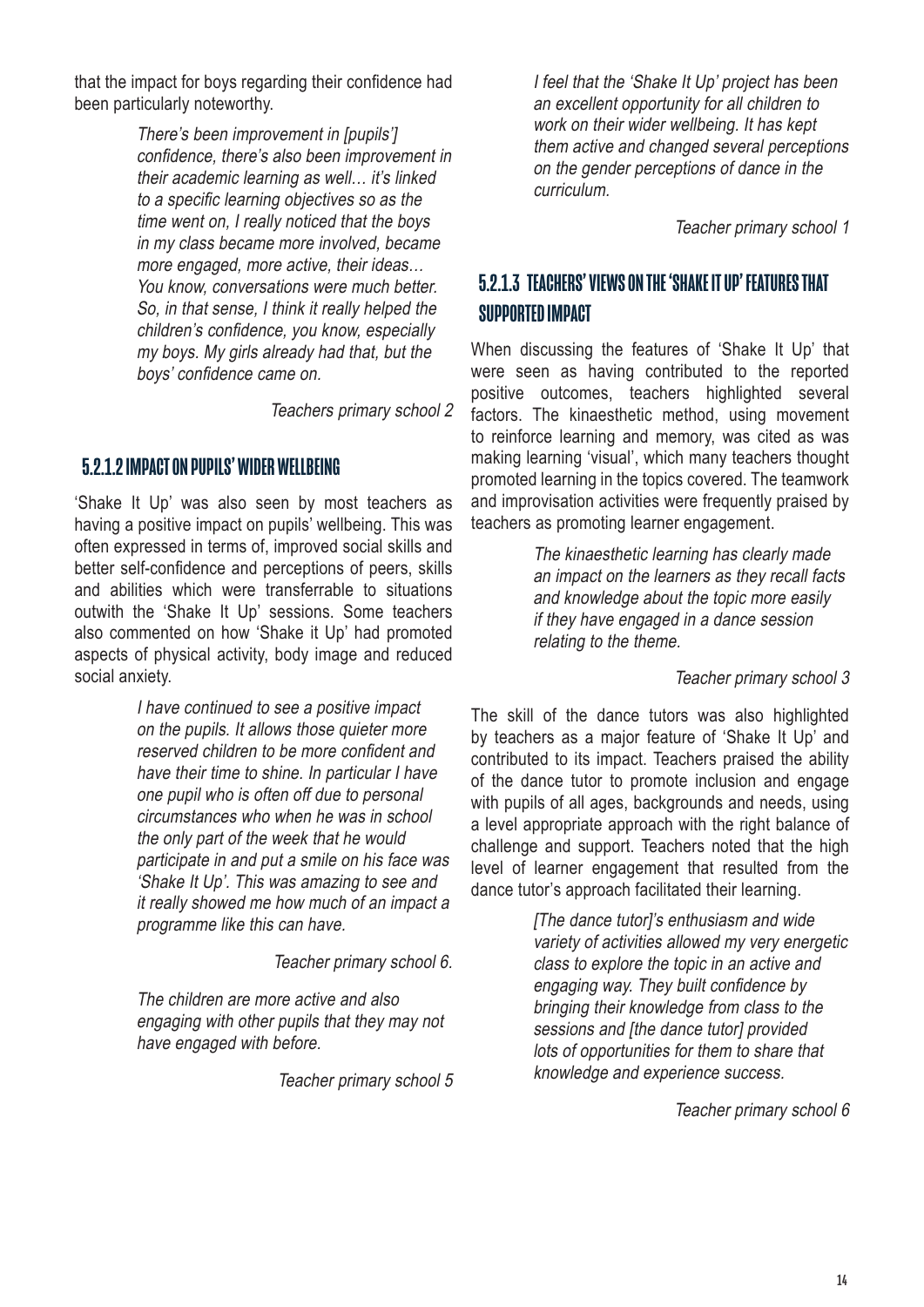It allows them to learn in an active way which Primary 6 love. It gave them the opportunity for lots of peer work and time to be creative within their learning. They have really enjoyed working with [the dance tutor] and her enthusiasm encourages the children to have this sort of enthusiasm towards their learning too.

Teacher primary school 6

The structure of each lesson was consistent but progressive and the active nature of the class certainly made a difference to the attitudes of the learners. The [dance tutor's] positive approach and willingness to take on board our positive behaviour strategies, ensured consistent expectations from all adults resulting in higher level of engagement across the terms.

Teacher primary school 3

The dance tutors were also commended for their understanding of the curriculum and school environment and for working collaboratively with teachers to plan lessons. The 'Shake it Up' tutors were reported as

THE 'SHAKE IT UP' PROJECT HAS MET THE CFE EXPERIENCES AND OUTCOMES WELL. I WAS IMPRESSED WITH THE KNOWLEDGE AND UNDERSTANDING OF [THE DANCE TUTOR] AND HER ABILITY TO USE TEACHER-LED PLANNING TO DEVELOP THE AREAS OF THE CURRICULUM THROUGH DANCE.

translating lesson objectives into movement routines, which the teacher then revisited in lessons during the week.

In working closely together, the teacher and dance tutor ensured that the content was linked to the curricular learning outcomes in creative ways.

The success of this project has to be attributed to the hard working and enthusiastic staff on the YDance team. I have to acknowledge, [the dance tutor] who has been an enthusiastic figure working with my children each week. [the dance tutor] has been incredible and a pleasure to work alongside. She is someone who inspires the children and challenges them to be the best versions of themselves through dance. [she] is keen to support learning in the curriculum and always works hard to plan, liaise and create well thought out dance sessions. A huge thank you to her!

#### Teacher primary school 1

Teachers frequently indicated that the inclusive and practical nature of 'Shake It Up' lessons meant that young people, who often would not engage with learning in class, did so for 'Shake it Up' activities. In one case, a boy, who frequently did not attend school, came to

school on the days that the 'Shake It Up' sessions were run in order to participate.

The children in P5 have responded extremely well to the 'Shake It Up' sessions in school. At the end we had achieved 100%

engagement in most of the session.

Teacher primary school 3

Most of the children enjoyed 'Shake It Up' sessions with [the dance tutors]. Some were initially reluctant, but all joined in more freely as time went on. The children enjoyed learning about the process of recycling different items such as plastic and glass.

Teacher primary school 5

#### 5.2.1.4 SHAKE IT UP'S ARTICULATION WITH THE CURRICULUM

As the programme developed and the second phase was implemented, feedback from teachers increasingly highlighted the relevance of 'Shake it Up' to topics covered by the curriculum. The skill and creativity of the YDance tutor and teacher were seen as important factors here as they worked together on lesson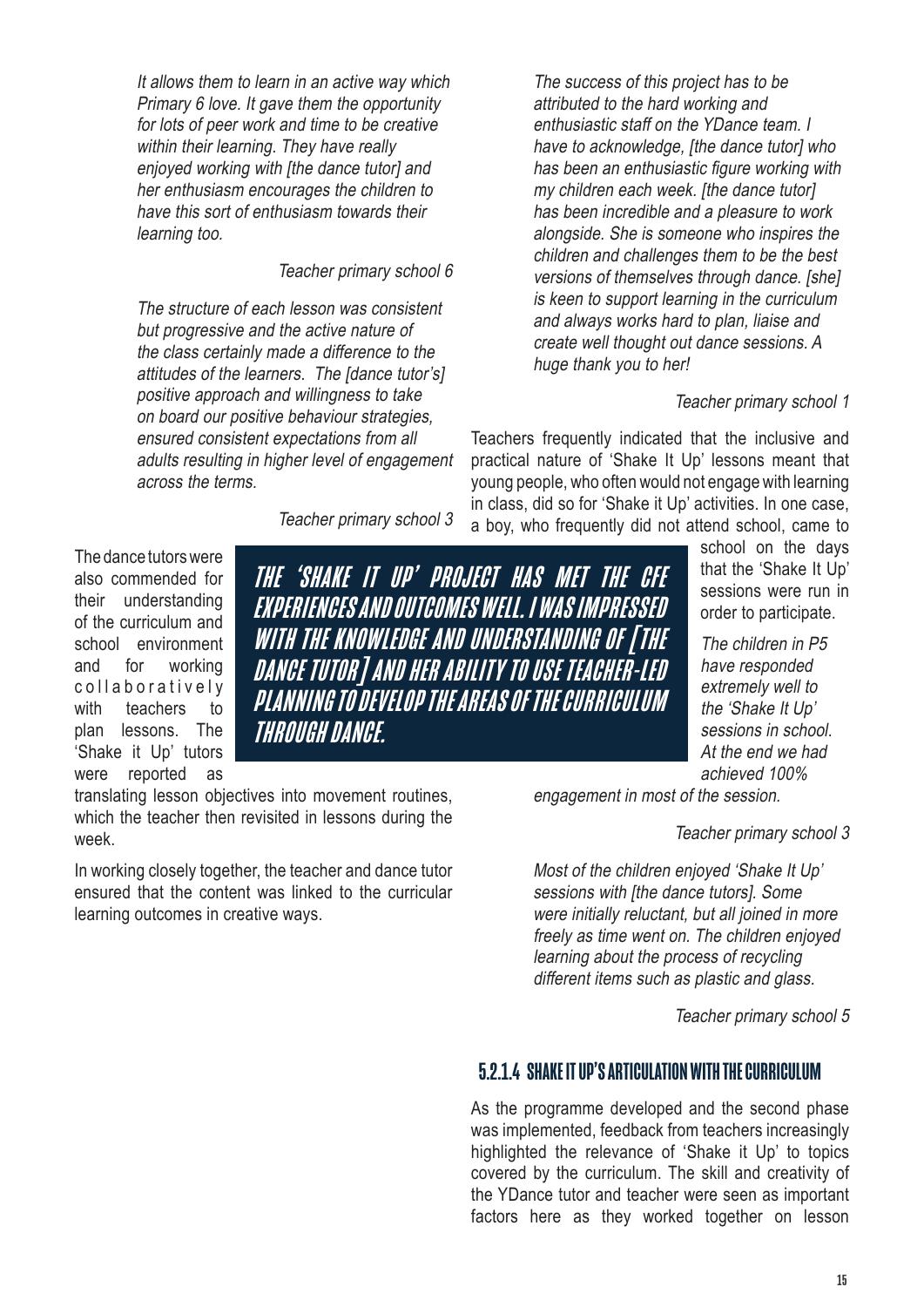planning. As a result, there was consensus across teachers' feedback that the 'Shake It Up' programme had articulated well with the curriculum Experiences and Outcomes. Indeed, the programme was seen as supporting the Curriculum for Excellence very well with the Experiences and Outcomes for each session being transparent, explicit and clearly linked. Often, teachers stated that the 'Shake It Up' lessons reinforced classroom learning and enhanced the topics covered. Teachers noted that they had explicitly built 'Shake It Up' activity into termly planning and this process was collaborative, involving the dance tutor. Teachers praised the dance tutors' awareness of the curriculum and ability to translate relevant Experiences and Outcomes into dance.

> I felt that our dance teacher was very skilled in incorporating aspects of the curriculum into dance. Lots of E's and O's were covered from science with photosynthesis and friction, to history and castles to literacy with storytelling and maths with counting.

#### Teacher primary school 3

Teachers were reflective during the 'Shake It Up' process and lessons were learned on how to improve their planning.

> The Shake It Up project has met the CfE Experiences and Outcomes well. I was impressed with the knowledge and understanding of [the dance tutor] and her ability to use teacher-led planning to develop the areas of the curriculum through dance. The project worked best with topic work. This helped to reinforce work covered in class. However, sometimes topics were covered in dance that had not yet been covered in class - it would have been more beneficial if this had been planned better. Perhaps the class teacher could provide a clearer timetable of work to be covered rather than a wide topic planner. This project worked better with my Primary 5 pupils who have a level of maturity which allows them to be more creative and receptive to ideas through dance.

#### Teacher primary school 2

Teachers frequently used the 'Shake it Up' lessons to tackle literacy and numeracy by adopting an Inter Disciplinary Learning (IDL) approach. For example, looking at the Titanic in a way that addressed properties of water as part of a focus on STEM. In another example,

cultural and art issues were addressed, using the approach to learn about indigenous Australian art and culture including concepts and images of 'Dreamtime'. Other teachers found the approach worked well for a range of social topics as well as STEM and numeracy.

> Social studies is excellent for it and that's really what I have tried to focus in on... Last year I did Victorians, I did London. This year, we did Space and Planets and natural disasters. But I and the [YDance tutor] have slipped in a numeracy one, we did fractions, and actually that worked really, really well.

#### Teacher primary school 2

This meant that literacy and numeracy were addressed within a topic-focused context. Teachers often reported that the topics covered by 'Shake It Up' strengthened the approach and allowed breadth and depth to be explored. Some teachers stressed that this was more effective than trying to use 'Shake It Up' to teach Literacy and Numeracy directly. However, there were examples of teachers using the dance approach to focus on specifics of literacy and numeracy such as punctuation where pupils transferred the learning into their writing sessions and frequently remembered the dance moves associated with advanced pieces of punctuation such as semi-colon or speech marks. Teachers consistently praised the dance tutors' creativity and ideas in helping to develop the 'Shake it Up' lessons.

### 5.2.1.5 BUILDING TEACHERS' CONFIDENCE AND CAPACITY TO SUSTAIN THE APPROACH

Teachers praised the level and quality of support provided by the YDance team. This was seen as facilitating teachers' ability to sustain the approach when the YDance team disengaged from the school.

> I think I'd be quite happy to. Keep going with it. It has opened my eyes to different ways of teaching, I think, rather than [just] being active in the classroom it's a completely different ball game when you're doing YDance and I saw that the kids responded well to it. It works. I think I'd be quite happy to keep going with it and, like I'm saying, it does sort of lend itself to lots of different curricular areas…[I'd do it] on a weekly basis.

> > Teacher primary school 1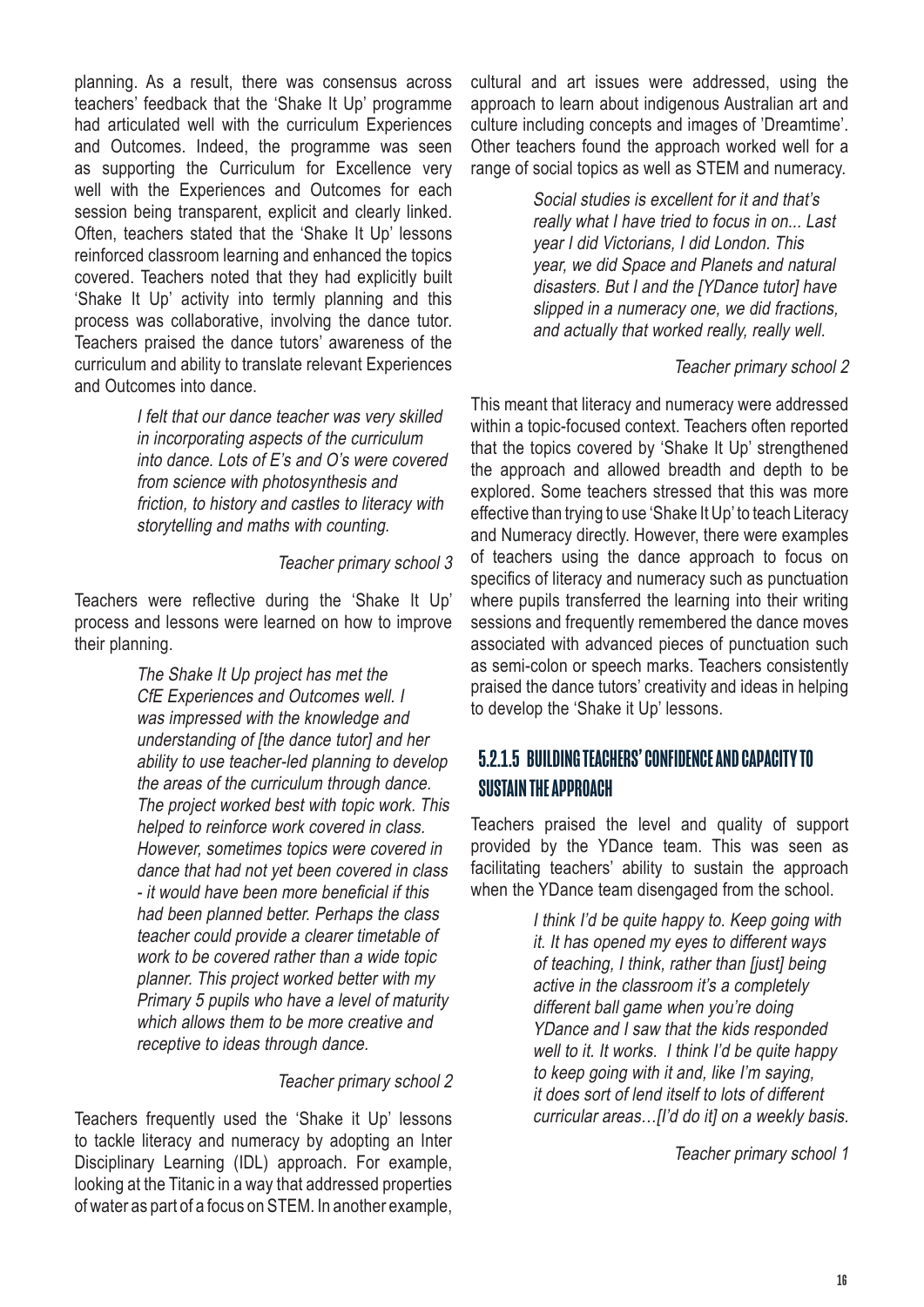We really enjoyed it and we will miss obviously the inputs from [the YDance tutor] but I think it's put us in a better position to go and teach and when I think back to where I was when I first started about... not so much looking forward to it to now thinking...we'll miss seeing [the YDance tutor] in and out but I'm quite happy to keep it going.

I think I'll do the same in Term 4, with that topic. And then my hope is that, if I get to stay in Primary 7 again next year...it'll be case of, 'right, I've already done that. I'm going to do it again, but I'll be more confident doing it this time', and I'll be able to extend the lessons that I've done on YDance.

I think we've got a bit more confidence in how we might do it ourselves, but I would say that...[the YDance tutor] has left us with thoughts and ideas, the seeds have been

> THE SESSIONS HAVE ENHANGED THE DELIVERY OF THE TEACHING IN MY CLASSROOM AND HAS HELPED DEVELOP MY CREATIVITY IN TERMS OF LESSON PLANNING. I HAVE GAINED SO MUCH CONFIDENCE IN THE DELIVERY OF USING DANCE

ACROSS ALL CURRICULAR AREAS.

sown, and there will be some teachers that embrace that fully.

**Teachers** primary school 2

While most of the teachers reported that the lesson plans and training had meant that they would be able to continue using the 'Shake it Up' approach, some who had worked with the YDance tutors for a shorter period of time stated that they would like more support before implementing all aspects of the 'Shake It Up' programme in their

As in year one one, teachers involved in year two onwards referred to and valued the joint planning sessions involving YDance tutors. This had clearly contributed to their ability to embed the 'Shake It Up' approach in their teaching. They were particularly impressed with the creativity and level of planning demonstrated by the YDance team when developing lesson plans with teachers.

teaching. However, these teachers still intended to reflect aspects of the programme in their teaching,

And it was...it was really interesting to see how the planning came about from saying, 'we're doing dinosaurs' and then... [the dance tutor] went away with a series of lessons, which were amazing, so, that was good. I don't think there's anything I could say that would need changed because it was all, like I say, well planned, lots of communication, you could always email her if you needed... and just took away great ideas...

#### Teacher primary School 2

Teachers also provided examples of where they worked with the YDance tutors, to critically reflect on lessons that were felt to be working less well than expected, to refine and better meet the pupils' needs.

> There's some things we've tried and they haven't worked, and [the YDance tutor] will say that 'oh...maybe we'd need to do that again' or you think, you've planned four

> > weeks of this but you could probably do eight.

> > > **Teacher** primary school 1

In one example, a teacher explained how the skills of the YDance tutor working with the teacher,

had enabled a challenging numeracy concept to be addressed by the approach.

> The mathematical one seemed a wee bit harder to fit, but because of [YDance tutor], she's got a lot of experience and she was able to say, 'I can see where this can go' and a lot of those things.... the structure and the ideas behind it are separate from the topic, so what you're trying to do through dance, you're adapting and if you adapt it well, the kids respond, and she's been great at doing that, with them, she brings a breadth of knowledge and experience that she's used, and then she's open to ideas and... The children get opportunities to [contribute their ideas] according to how they perceive it.

#### Teacher primary school 2

This collaborative working, sharing ideas and promoting skills, was felt to benefit both teacher and YDance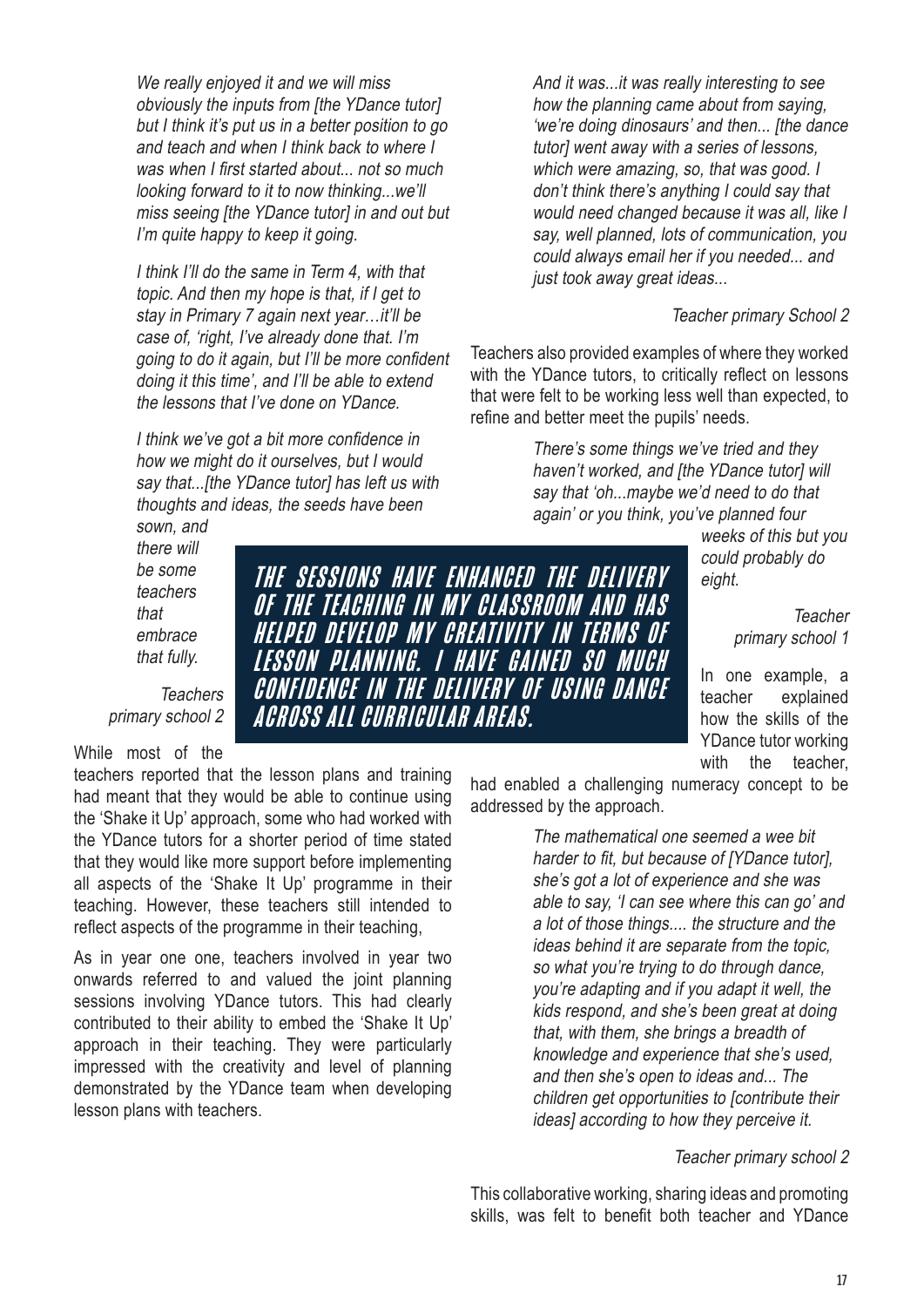tutors. Teachers were also generally positive about the YDance teams' ability to manage pupil behaviour and engage with learners across the year groups.

## 5.2.1.6 THE IMPACT OF THE 'SHAKE IT UP' PROGRAMME ON TEACHERS' PROFESSIONAL LEARNING

There was consensus among the teachers involved with the 'Shake It Up' programme that their experience had enhanced their professional knowledge and skills. In particular, these practitioners believed that they now had an improved understanding of how to include 'Shake It Up' in their teaching. Teachers frequently commented on how working with the dance tutors and using the 'Shake It Up' approach enhanced creativity in their teaching and promoted their confidence to try new approaches, particularly in interdisciplinary learning. Moreover, some teachers stated that the 'Shake It Up' experience had demonstrated the importance of involving pupils in their learning by drawing on pupil ideas. A common theme across teacher's comments was that involvement in the 'Shake It Up' programme had provided an opportunity to reflect on their pedagogy and explore new ideas. For example,

> The sessions have enhanced the delivery of the teaching in my classroom and has helped develop my creativity in terms of lesson planning. I have gained so much confidence in the delivery of using dance across all curricular areas.

#### Teacher primary school 1

I have learned that it is important to teach in a variety of forms, so that each learner has the opportunity to learn in their preferred style but that the element of dance, can be successful in supporting children to retain more factual information about a given theme and that the initial 'embarrassment' that was evident in the behaviour of some of my boys, does eventually slip as the enjoyment factor sets in.

#### Teacher primary school 3

This topic has provided the children with a deeper understanding of China as well as inspiring confidence and cooperation. For me, as an educator, I have a better understanding of how children learn and different strategies to encourage and deepen learning.

These comments were typical of teachers involved with the 'Shake It Up' programme. They highlight the likelihood of teachers acquiring skills to teach the approach and embed lessons learned in their teaching practice across the curriculum.

### 5.2.2 PARENTAL ENGAGEMENT WITH 'SHAKE IT UP'

There were differences in the extent to which schools informed or engaged with parents regarding 'Shake It Up' activity. In the main, however, contact with parents was largely passive involving information transmission rather than parents being involved in, or contributing to, the programme. Where parents had commented to teachers on their children's engagement with 'Shake It Up', they were consistently positive. In some cases, schools shared news of 'Shake It Up' activities with parents at parent's evening and online via blogs. Also, some of the movement skills pupils had acquired were also incorporated into school shows where parents had an opportunity to view their achievements. Parents also reported to teachers that their children had talked to them about their 'Shake It Up' experiences and that this was almost always positive. One teacher commented that some parents who rarely provided any feedback to school did so to comment on 'Shake It Up' and the positive experiences of their children.

> Parents are sent weekly photographs of dance sessions through Class Dojo [an online parental news application]. There has been a good response, although it is normally the same parents. Last year P5 - parents often commented on how much their children enjoyed ['Shake It Up'] and how much they spoke about it at home. Some parents had also said that the children had taught them some of the dance movements and routines. There has been some feedback from P4 parents. A few have liked photographs on ClassDojo and left positive comments. Two children in the class have joined a dance class outwith school and I have been informed that this is a direct result of being involved in ['Shake It Up'] sessions. There is an issue with parental feedback with this class, so this is actually quite positive.

#### Teacher primary school 2

Three teachers described how parents have been invited to workshops and showcases that focused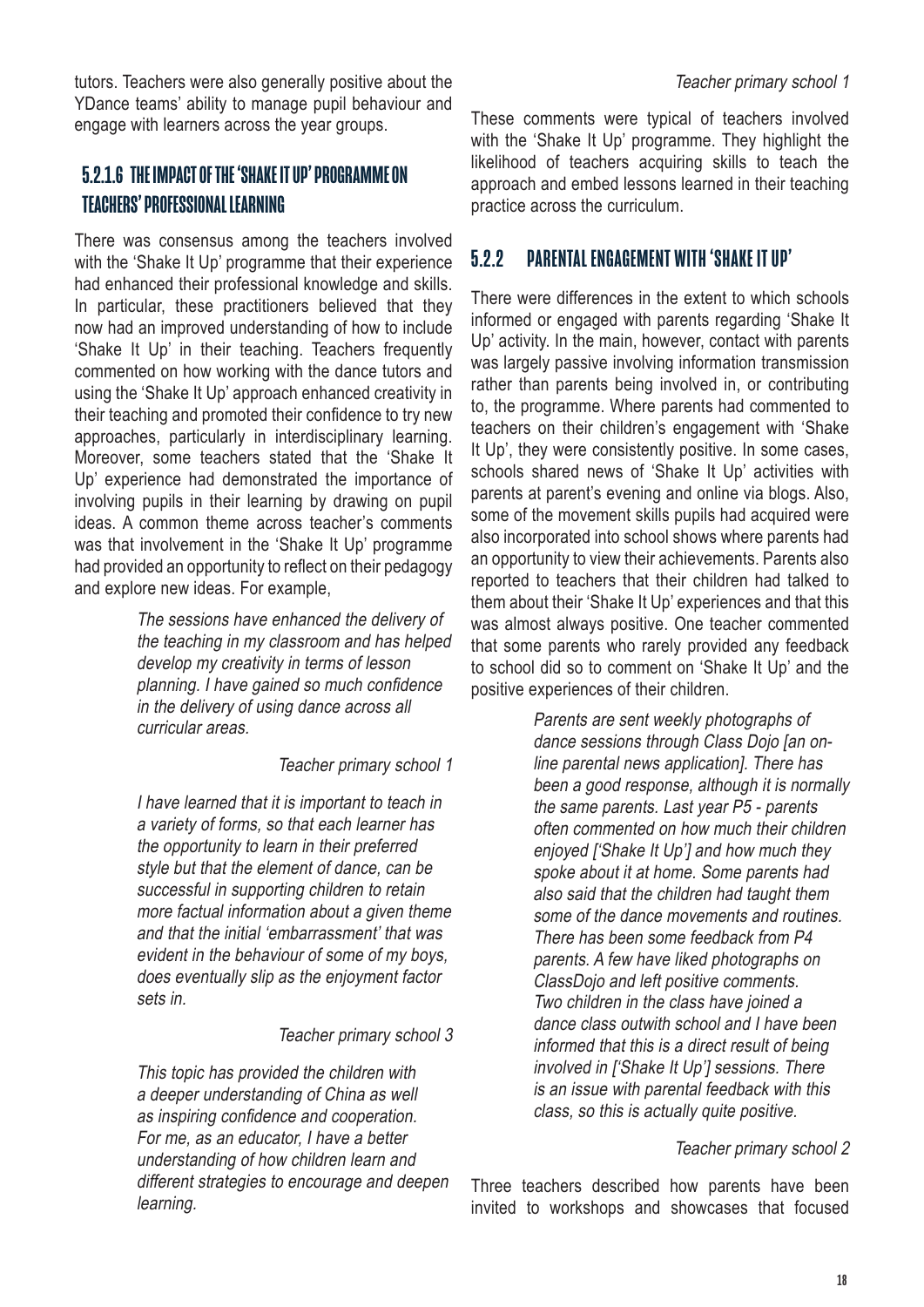on 'Shake It Up' developments and their feedback had been very positive, stressing the impact it had had on their children. In another school parents were canvased, via questionnaire, on their views of their children participating in 'Shake It Up'. In this school most responses to the programme were enthusiastic. Another school had used feedback forms for children to complete with their parents or carers at home, and again, parents provided positive comments and support for the programme. Some teachers used video clips in their weekly news updates for parents that included 'Shake It Up' activity and comments received highlighted how much children and parents engaged with the programme.

#### 5.2.2.1 PARENTAL FEEDBACK ON SHAKE IT UP

In addition to information gathered by the ROC evaluation programme, YDance tutors also collected feedback as part of their internal monitoring of the programme. This included eliciting information from parents of pupils

participating in 'Shake it Up' in their school. Two different feedback schedules were used over the duration of the evaluation with information gathered

from 50 parents across three of the schools involved. Overall, these indicated that the majority of responding parents held positive views about the programme and all noted that 'Shake it Up' had helped their child/ children engage with topics at school. For example,

SOME CONFIDENCE

It adds another dimension to the topic

Parent 10

HE HAS TALKED A LOT ABOUT THE SUBJECTS AT THE START HE DIDN'T WANT TO TAKE PART IN DANCE BUT WAS REALLY EXCITED BY TODAY – BUILT

They have connected the dance with the topic

Parent 15

The children seemed to enjoy the topic more with the dance

Parent 5

The majority of responding parents also indicated that they had witnessed a growth in confidence in their child/ children resulting from involvement in the 'Shake it Up' programme. Two comments demonstrate this view,

He has talked a lot about the subjects at the start he didn't want to take part in dance but was really excited by today – built some confidence

Parent 1

Working in a group [has benefitted my child in] becoming more creative and having the confidence to perform, self-esteem and through understanding positive attitudes and learning to practice and persevere to produce a good performance/result.

#### Parent 3

The parental booklets and invitational events for parents provided a useful tool for engaging parents in their child's learning as well as eliciting feedback, as one of the YDance team highlighted:

> Because we did the feedback forms for the parents to fill out it [and events]...it gave me

a chance to find out what their thoughts were. Some of them probably had never experienced that sort of dance before or that sort of movement, so it was quite interesting to

see their take on it. And it also gave them a chance to see what the pupils were doing…It gave me a chance to speak to some of them as well…whenever we did put on a showcase there was always an extremely good turnout which surprised teachers.

#### 5.2.3 TEACHERS' COMMENTS ON PUPILS' EXPERIENCES

Twenty (65%) of the teacher informants also commented on their pupils' experiences of the 'Shake it Up' programme: how engaged they appeared; whether they detected differences by gender or year group; what impact they saw on pupil confidence; socialisation; behaviour; and learning. Many of the informants had already discussed pupil impact when they were talking about their own perceptions and experiences of the programme. The majority of teacher comments suggested that pupils' engaged positively with the programme. Teachers generally reported that the majority of pupils involved with the 'Shake It Up' programme had enjoyed the experience, had engaged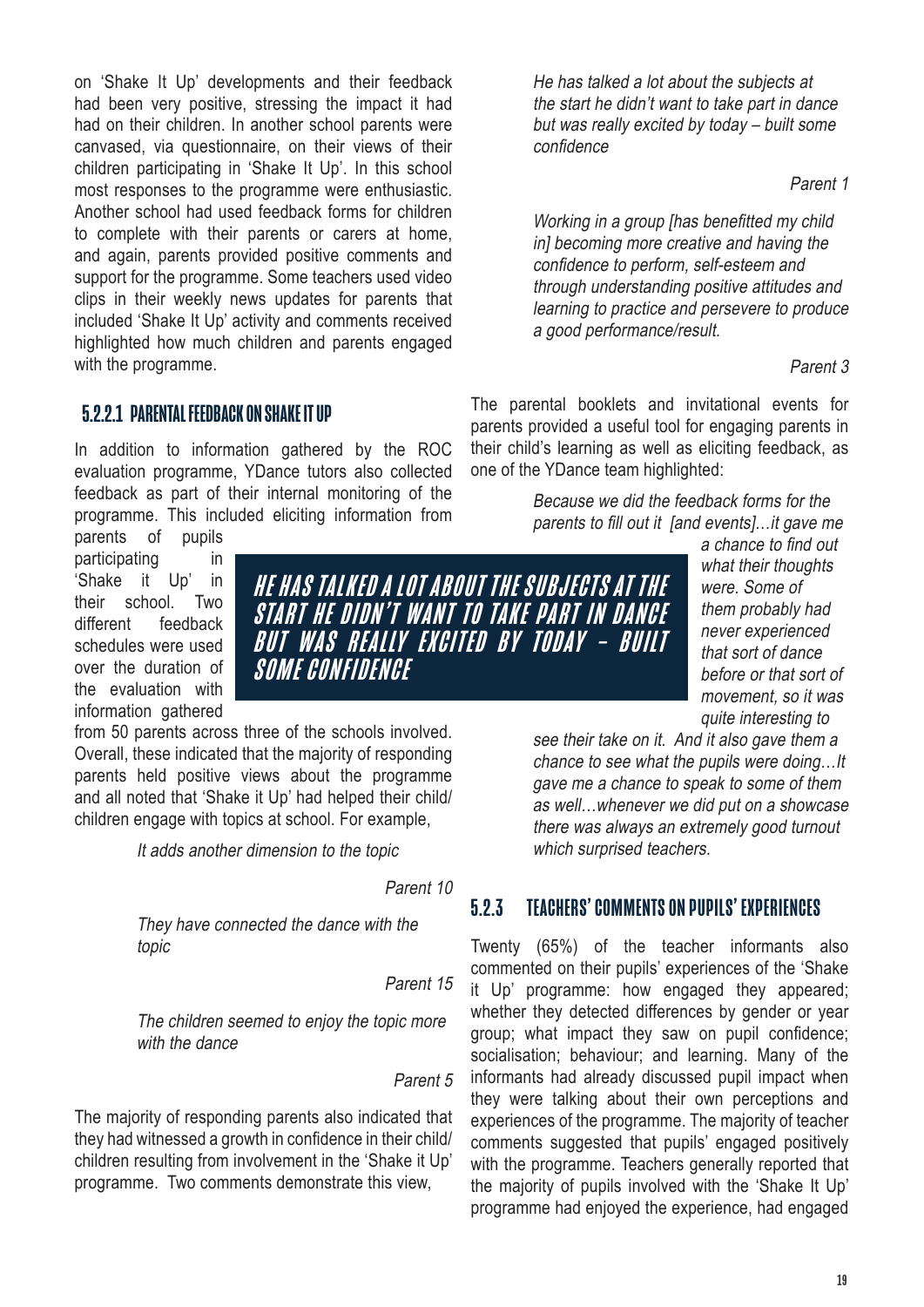with the lessons and benefited from this. Teachers frequently commented on how this was greatly facilitated by the dance tutor,

> We have had a range of stages involved however all children have been actively involved in lessons, even those who were exceptionally reluctant to begin with. A major factor in the success of the programme has been the dance teacher. She motivates and encourages all pupils making them enthusiastic about dance.

#### Teacher primary school 7

According to a number of teacher accounts, male and older pupils were more likely to be reticent about taking part in the 'Shake It Up' lessons, at least initially. In some cases, pupils had preconceived ideas about dance and its appropriateness for them, This initially meant they were reluctant to participate. However, in most cases their views shifted as they experienced the lessons. In some instances teachers preconceived views of pupil preferences were challenged.

> Lots of my class enjoyed the programme, and I was pleased that some of them came out of their comfort zones. My pupils are Primary 7 so find tasks out of their comfort zone difficult, but most pupils were able to give everything a try. Some pupils did not enjoy the dance sessions, but this was down to their personal feelings about dance. However, some of the pupils that complained about attending the dance sessions could be seen taking part and enjoying themselves.

#### Teacher primary school 4

Last year I had a Primary 4 class who engaged very well with the programme and really enjoyed it! I was slightly concerned that this year with Primary 7 that the boys would not engage quite as well as the boys in the younger class however I couldn't have been more wrong! All of my Primary 7 class- boys and girls- look forward to YDance every week. I feel that my lower ability children benefit greatly from expressing their knowledge through movement and this increases their confidence in class.

#### Teacher primary school 2

Some teachers reported that the 'Shake It Up' lessons engaged those pupils who often would not take part in lessons or they anticipated might be disruptive.

I have had a P4/3 class and currently P5. Some of the children have been to the session both years (my P4's from last year, now P5). Initially, I thought that some of the tricky children would not cooperate and would cause problems, but it has been the opposite. It has allowed children to step out if their comfort zones and be included, socialised within the group where at other times, they may not have been. The dynamic within the group work has been a pleasure to observe, it has evolved over the year in a positive way. The males have surprised me more in that they have let down to their 'cool' act and have taken part fully.

#### Teacher primary school 5

My children who participated in YDance were in primary 3. Girls were much more enthusiastic towards the idea of dance than the boys. Before the first session many of the boys did not want to take part but after the first session they had all changed their minds and thoroughly enjoyed it! As the weeks went on there was little difference in the girls' and boys' attitudes. I think YDance helped children to socialise with all children in their class. I feel it helped build confidence in certain children who can be shy at times. During the first two terms I felt like YDance didn't appeal much to one boy in particular - he would take part in the warm-up then his behaviour would slip massively. However, in term 3 when we were focusing on the topic I noticed he seemed to really enjoy dance which made me realise what they are learning in dance made a huge impact.

Teacher primary school 7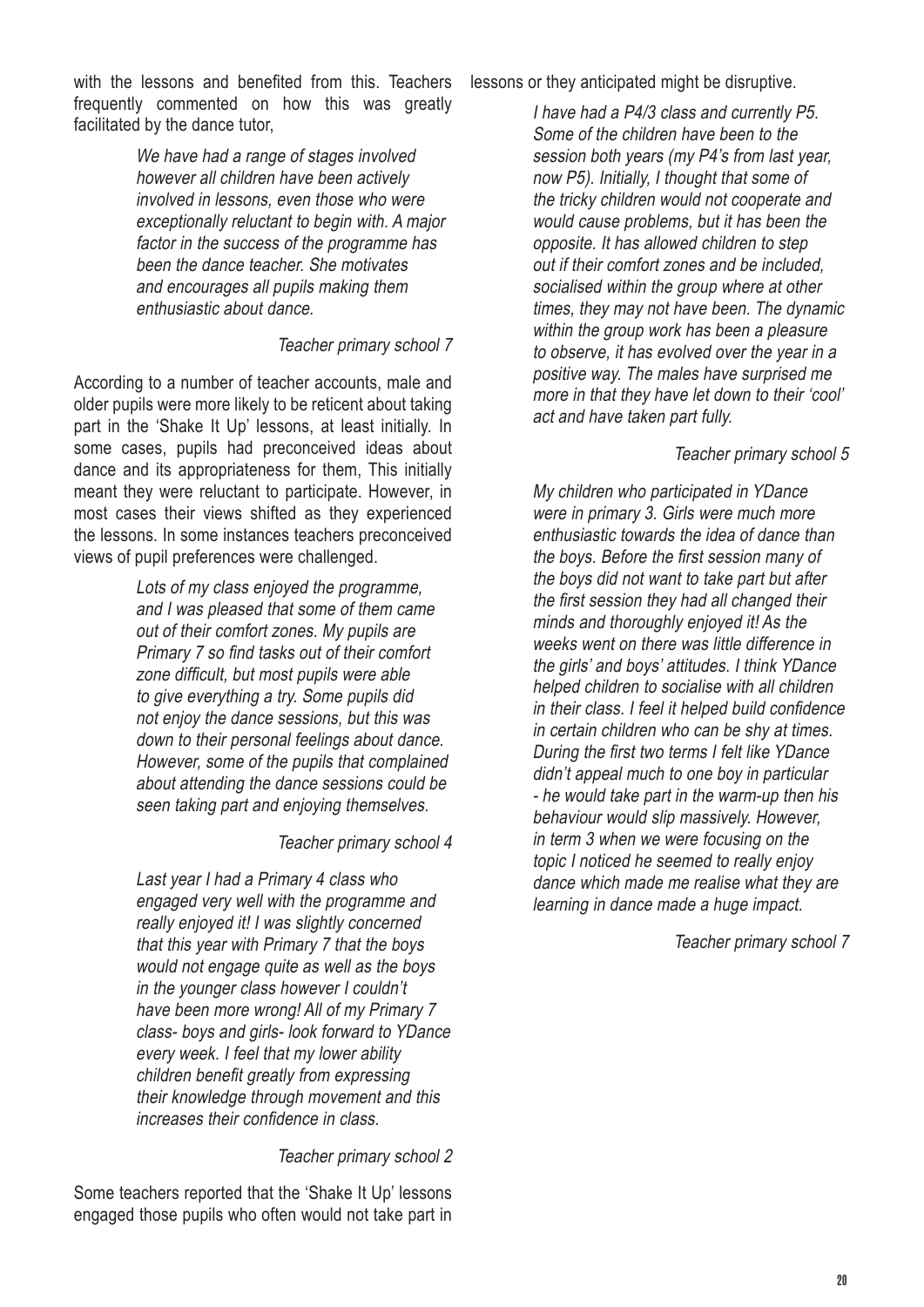Primary 6 children seem to really enjoy YDance, it's something they look forward to each week and something they regularly talk about. It allows the children who are maybe quieter to have that opportunity to shine and be confident as the learning is within a different setting. It encourages pupils to work with everyone in the class not just their 'friends' which I think leads to more positive relationships within the classroom. There is one child this year who when in attendance YDance was the only part of the curriculum that he participated in and that would put a smile on his face. This alone told me enough about the impact YDance can have on children.

#### Teacher primary school 6

Teachers did refer to the 'Shake It Up' programme helping to promote the learning of pupils as well as improving confidence and team skills, with some suggesting that pupils were learning through 'stealth'.

> The children thrive on the dance sessions. They are able to retain information as they can remember dancing it. The sessions have had a huge impact of the children's confidence and willingness to have a go. It provided opportunities for the children to work with children in their class that they may not have worked with before. The children see have no idea they are learning, as it is so much fun!

> > Teacher primary school 1

#### 5.2.4 PUPILS' GENDER AND ENGAGEMENT WITH THE PROGRAMME

While some teachers noted that there was no difference between boys and girls regarding engagement with 'Shake It Up' lessons, some teachers provided examples to illustrate where boys, particularly older primary pupils, could be reticent about initially participating in sessions. These teachers suggested that in such cases boys presumed that the programme was wholly about dance and, therefore, 'for girls'. A similar viewpoint was also felt by teachers to reduce boys enthusiasm for taking part in drama lessons.

While some teachers observed that boys were more likely to be initially reticent about engaging with the 'Shake It Up' lessons, most of these teachers noted that they usually became less self-conscious about engagement as they realised that the lessons were about movement rather than 'dance'. This realisation usually meant that boys became more involved as the programme developed in their class.

> The dynamic within the group work has been a pleasure to observe, it has evolved over the year in a positive way. The males have surprised me more in that they have let down their 'cool' act and have taken part fully.

#### Teacher primary school 5

Last year I had a Primary 4 class who engaged very well with the programme and really enjoyed it! I was slightly concerned that this year with Primary 7 that the boys would not engage quite as well as the boys in the younger class however I couldn't have been more wrong! All of my Primary 7 class- boys and girls- look forward to YDance every week. I feel that my lower ability children benefit greatly from expressing their knowledge through movement and this increases their confidence in class.

#### Teacher primary school 2

My children who participated in YDance were in primary 3. Girls were much more enthusiastic towards the idea of dance than the boys. Before the first session many of the boys did not want to take part but after the first session they had all changed their minds and thoroughly enjoyed it! As the weeks went on there was little difference in the girls' and boys' attitudes.

#### Teacher primary school 7

Some teachers noted that certain topics where 'Shake It Up' was used, such as the Second World War, were able to engage boys more readily.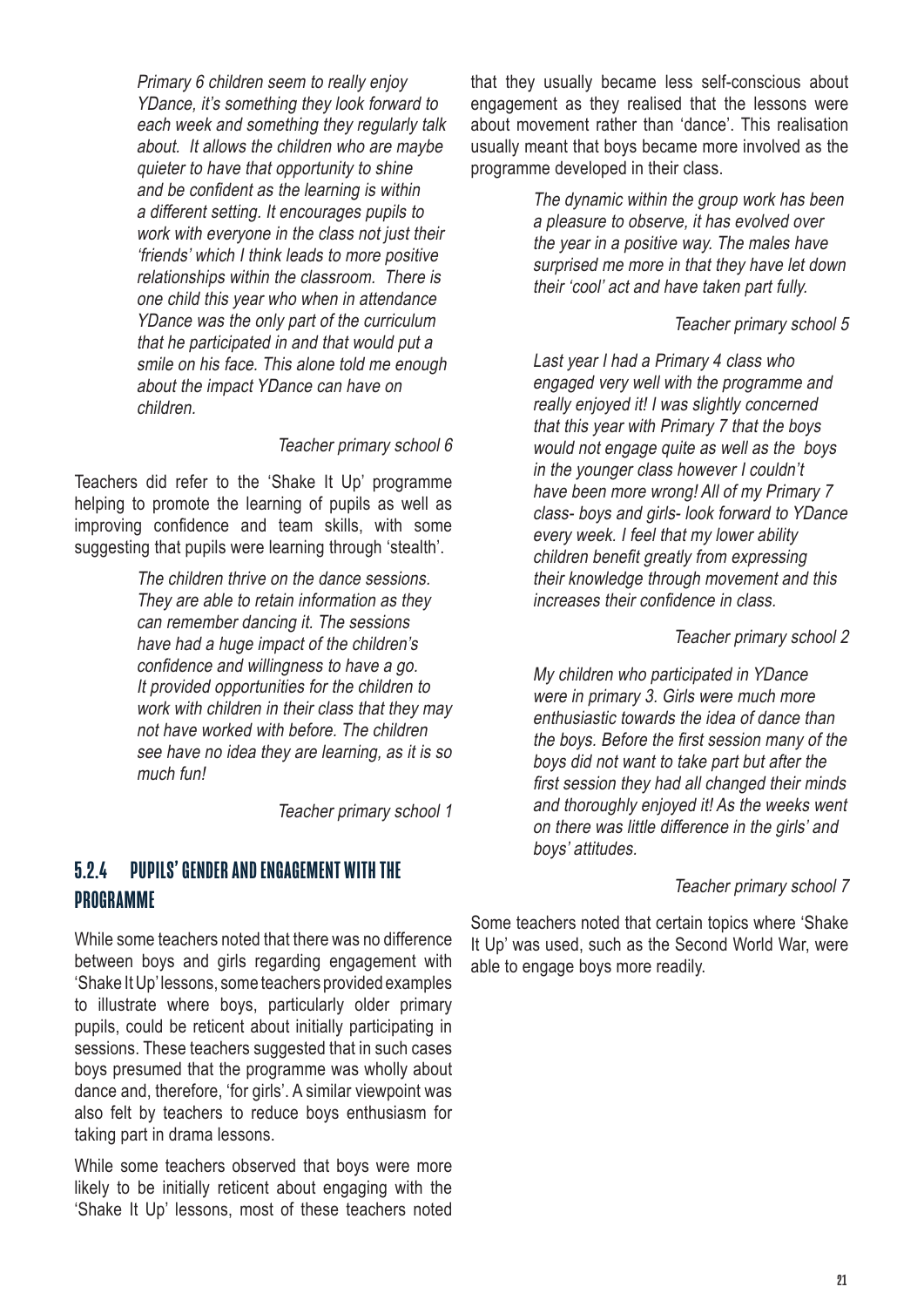<span id="page-21-0"></span>It changed slightly because last year, it was World War 2, we'd also done it through Space, and the [boys] were like, 'oh right, this is quite masculine, it's military stuff, war elements...[The YDance tutor] covered all that to engage the boys and they were slowing starting to come round. Some of the boys had felt a bit out of their comfort zone, because…they didn't feel they could do it but actually once they started it, they realised it wasn't like keeping time with the beat – it wasn't a dance class, it was all about just different elements of movement and travel with partners in space... and they were able to kind of... eventually, feel comfortable.

Teacher primary school 2

### 5.2.5 APPROPRIATENESS OF PROGRAMME FOR DIFFERENT AGES AND STAGES

Teacher feedback and researcher observations of 'Shake it Up' sessions indicated that the flexibility of the 'Shake it Up' approach coupled with the joint teacher/ dance tutor planning sessions delivered an approach that was appropriate for pupils across the age and stage range. Where a minority of teachers had reported initial difficulties in engaging pupils in the programme, this had generally involved older male primary pupils.

## 5.3 IMPROVING AND SUSTAINING THE SHAKE IT UP PROGRAMME

As with the year one cohort, teachers expressed their satisfaction with the way that 'Shake it Up' had developed in their school and would change little if anything about the programme. Overall, teachers were confident that they could carry on using the approach in their practice. This is in contrast to the less confident and equivocal views of some teachers in the first-year cohort towards the programmes sustainability. There was consensus across interviewed teachers that they would continue using aspects of the 'Shake It Up' approach in their practice. Most stated that they would explore ways of incorporating movement in the topics they taught. Teachers especially valued the active, holistic and IDL aspects of the 'Shake It Up' approach.

Yes, I would like to carry on using the YDance teaching method in my school after the regular support has stopped. The pupils like it and it is a makes a great cross curricular link between class subjects and P.E.

#### Teacher primary school 2

I would like to think that I will continue 'Shake It Up' teaching methods within my practice after the support has finished. I see the value in approaching learning from a different medium and note the enthusiasm from pupils. My hope would be to use one session of P.E. a week for general physical education/ games/skills and reserve the other session a week to explore our current topic through movement and dance.

#### Teacher primary school 6

Everything that YDance have done to date has been fantastic and I wouldn't change anything. In fact, I would enjoy more sessions a week. I feel that when my YDance sessions come to an end next year it will definitely become something I try to use regularly in my daily practice. I feel it's another tool in my tool belt to ensure quality and deeper learning.

#### Teacher primary school 1

A theme running through some teacher responses was that, while they valued the 'Shake It Up' approach, there was still a need to build their confidence and skills to fully incorporate the approach in their practice. The 'Shake It Up' dance tutors had clearly enhanced teachers' professional learning but, for some, more experience and support from experienced colleagues and YDance was needed before they would adopt the whole approach. As an intermediate stage, these teachers suggested using certain elements of the approach.

> I'm not sure - I think I would take some elements of it to perhaps help reinforce some learning, but I don't see it being something I use on a regular basis.

> > Teacher primary school 7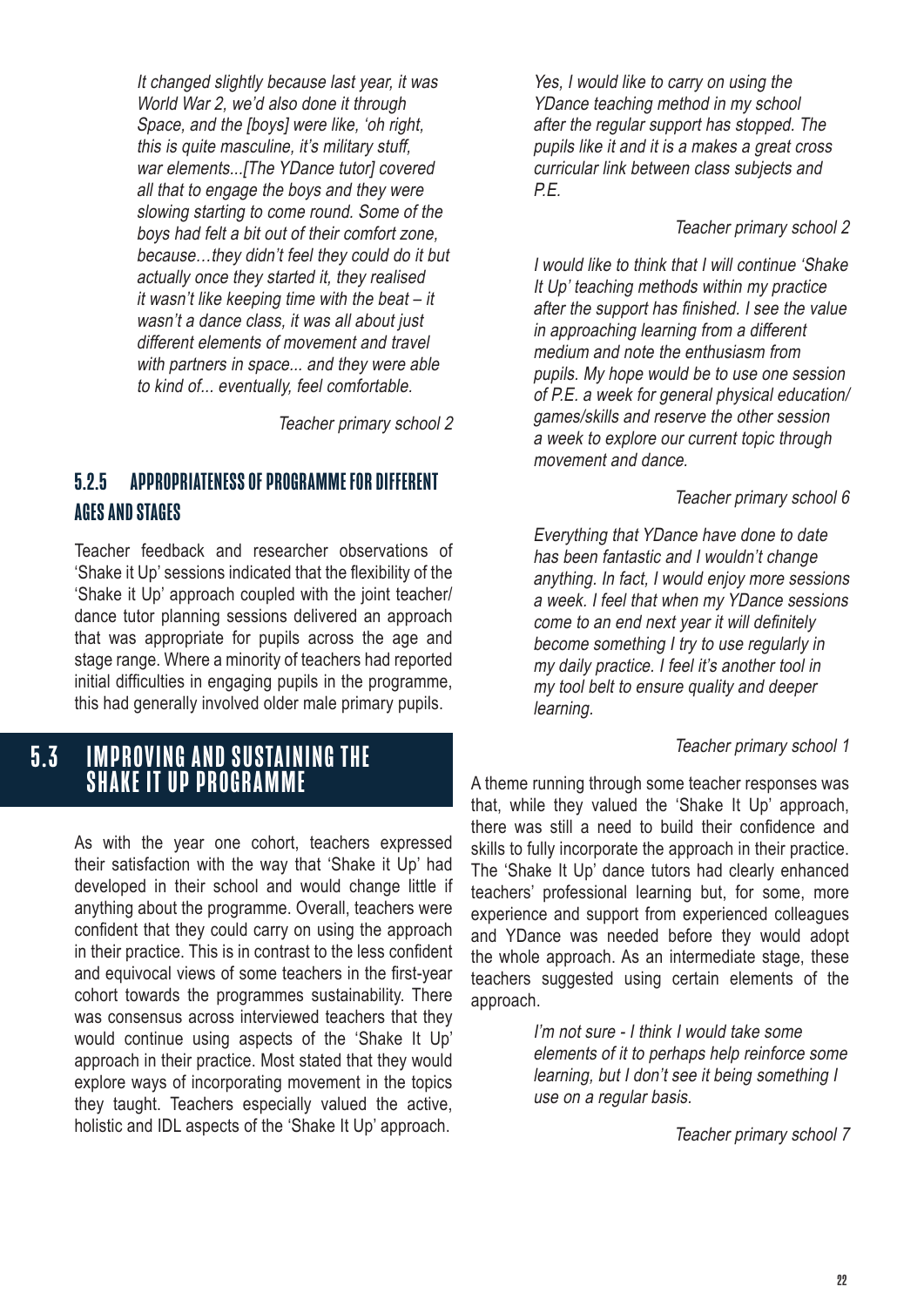<span id="page-22-0"></span>I'd like to do more team teaching and then work up to leading some sessions, as the feedback from [a colleague] would allow me to be better equipped to use dance as a tool for teaching.

#### Teacher primary school 8

While not a common perspective, some teachers stated that they did not feel able to continue using the 'Shake It Up' approach with their class. Other comments qualified this view and suggested that it would depend on the pupils in the class. This view, as one teacher indicated, was influenced by their confidence in using the approach:

> Due to my own lack of confidence I would not continue shake it up with my class. I would use the games and warm-ups/cool downs however as my class really enjoyed them. Lots of the games had learning opportunities in them so I would continue this.

> > Teacher primary school 4

## 5.4 SUMMARY

However, for some teachers, the 'Shake It Up' experience had been a holistic and significant experience.

> YDance has been a transformative experience that has taken us all on a lifelong learning journey. It has inspired the children to get active and learn in a fun and non-threatening environment…To conclude I would just like to say that this experience has been tremendous and something I will always consider when teaching new subjects or topics.

Initially, many teachers were interested in the 'Shake it Up' programme but were unsure how it would support their teaching. Some were anxious that they lacked a level of expertise in dance to be able to teach the approach. However, the induction and training provided by the YDance team helped overcome misperceptions and established an understanding amongst teachers that the 'Shake it Up' programme involved a kinaesthetic learning approach, which would enhance their pedagogical skillset.

Teachers involved in the second phase of the programme were more likely, than their colleagues in the first phase, to see the 'Shake it Up' approach as relevant to all subject areas. Teachers highlighted that the programme articulated well with the curriculum, and there were examples of teachers using 'Shake It Up' for teaching specific aspects of literacy and numeracy. This suggests that the increased emphasis in the second phase of the programme on YDance tutors working more closely, and for a longer period, with teachers and their pupils enhanced the approach and increased teachers' confidence and skills to adopt the approach. The 'Shake it Up' approach was especially valued by teachers as a way to enhance topic based and Interdisciplinary Learning lessons.

All teachers reported that the 'Shake it Up' lessons had a positive impact on pupils' learning, self-confidence and team working skills. Teachers often highlighted that 'Shake it Up' was very inclusive and motivated learners, including those pupils who were seen as less likely to engage with other lessons. Boys and older children more likely to be initially reticent about involvement but generally became enthusiastic as the programme continued.

Teachers' experiences of the YDance programme were overwhelmingly positive and they were enthusiastic about their involvement in the initiative. All interviewed teachers spoke of their enjoyment at working in a collaborative way with the YDance tutors.

Where parents' views were obtained, these identified benefits for their children arising from involvement in the 'Shake it Up' programme. These benefits included growth in children's confidence and/or supporting their engagement and understanding of the curriculum.

The skills and personality of the YDance dance tutors were seen as key factors in teacher 'buy-in' and pupil engagement. These personnel demonstrated a good understanding of school context and the curriculum and how the 'Shake It Up' approach can work with it. Feedback from the YDance tutors and programme manager suggests that the focus on working more closely with fewer teachers enhanced both the tutors' awareness of the school context and pedagogy while promoting their ability to promote the skills of teachers in using 'Shake it Up'..

Almost all teachers believed that they would be able to continue with most, if not all, aspects of 'Shake It Up'. This is in contrast to the year one findings, which indicated that teachers were divided on whether they would be able to assume greater responsibility for the programme as the YDance tutors withdrew. However, for some teachers' confidence was an issue and further CLPL was seen as helpful. This could be provided by colleagues who were more experienced in using 'Shake it Up' and/or by YDance personnel.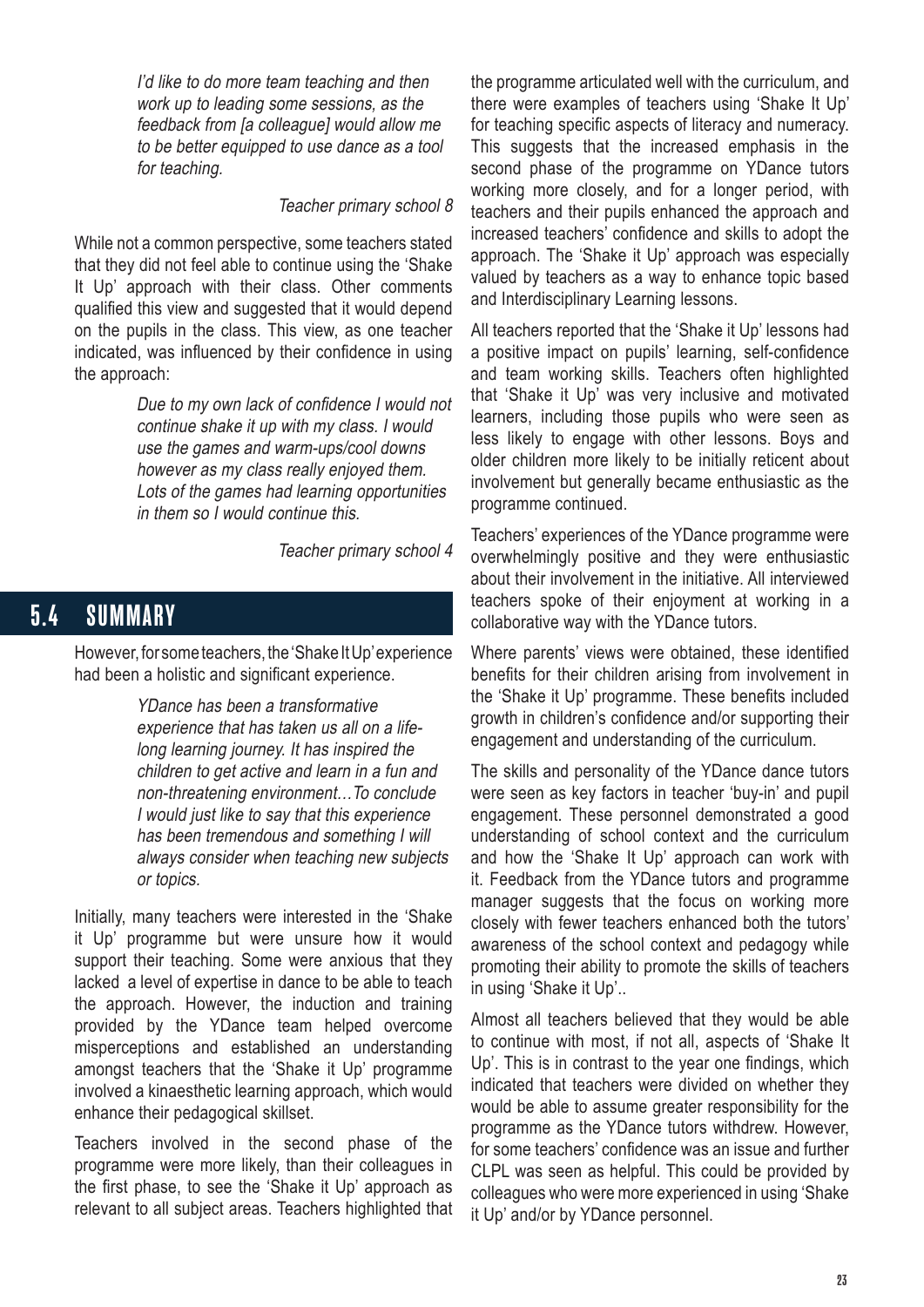## <span id="page-23-0"></span>6 PUPIL VIEWS ON 'SHAKE IT UP'

This section reports on the finding from the pupil focus groups and from the pupil surveys which have taken place to date and begins with the findings from the focus group discussions. As a result of the COVID pandemic and subsequent school shutdown pupil focus groups timetabled for 2020 could not take place. Findings presented here are therefor based on the 2019 focus group analysis.

School based pupil focus groups were conducted to secure a deeper understanding of pupil experiences of the 'Shake It Up' programme. These focus groups explored what pupils: thought about the programme; how it impacted on them; and, how it could be improved in the future.

In May 2019, focus groups took place across the participating schools where the YDance 'Shake It Up' programme was running. Discussions with YDance staff suggested that dance tutors were well placed to lead the group discussions since they had established relationships with pupils and had a full understanding of the range of topics that each group had covered. Moreover, YDance indicated that involvement in data gathering activities would help build the evaluation skills of the organisation. A short training session for the two dance tutors involved was organised with ROC staff to talk through the research aspects of leading discussions with young people and using open ended questions. Subsequently, YDance tutors led pupil discussions in the focus groups. ROC researchers also attended these sessions, taking notes and asking additional pupil questions where appropriate.

In all of the focus groups it was apparent to the ROC researchers that the dance tutors had built very positive relationships with pupils, children were at ease in the groups and the vast majority were keen to participate.

Focus groups were digitally recorded and additional backup notes were also taken by the researchers. The major findings from these focus groups are discussed below with reference to the main interview questions.

## 6.1 PUPILS VIEWS ON THE PROGRAMME AND ITS IMPACT

The main finding emerging from all of the focus groups was that pupils had very much enjoyed their 'Shake it Up' experience. Pupils shared many examples of the topics and subjects that they had experienced during their involvement. Most of the pupils were unable to recall parts of the programme that they had enjoyed

less. Pupils particularly appreciated the active nature of the programme and found it refreshing to engage with topics and subjects in a different mode. The following pupil comments were typical,

> I liked it because what we done was not too scary, it was just fine. And we done loads of things, imagining things. We were imagining we were in a forest..., a jungle and I can't remember the rest. And. we were in a pond I think? And then... we imagined that our feet had paint on them, and we were walking round the room....

#### Pupil primary school 1

I like literacy the most, because I liked when we were making the words in literacy because I like when you like try (but) just do the letters, but everybody had turns too.

Pupil primary school 1

It means we get to move around when we're doing it a lot more than we do in the classroom.

Pupil primary school 3

She [dance tutor] made sometimes boring topics into fun games.

#### Pupil primary school 2

In all of the focus groups, there were pupils who reported that 'Shake It Up' had helped them to gain a better understanding of and/or improve their recall of a topic or subject in their current classes. Moreover, there were instances where older pupils recalled subjects they had experienced in previous years where they also experienced 'Shake It Up'.

> I'm not a fan of dancing that much but after doing YDance it helped me more, be more confident in dancing

> > Pupil primary school 2

It helps us learn sometimes because you learn different things in YDance and then sometimes [the teacher] teaches us more things about what we learned in YDance.

Pupil primary school 1

It's like making you more active with learning.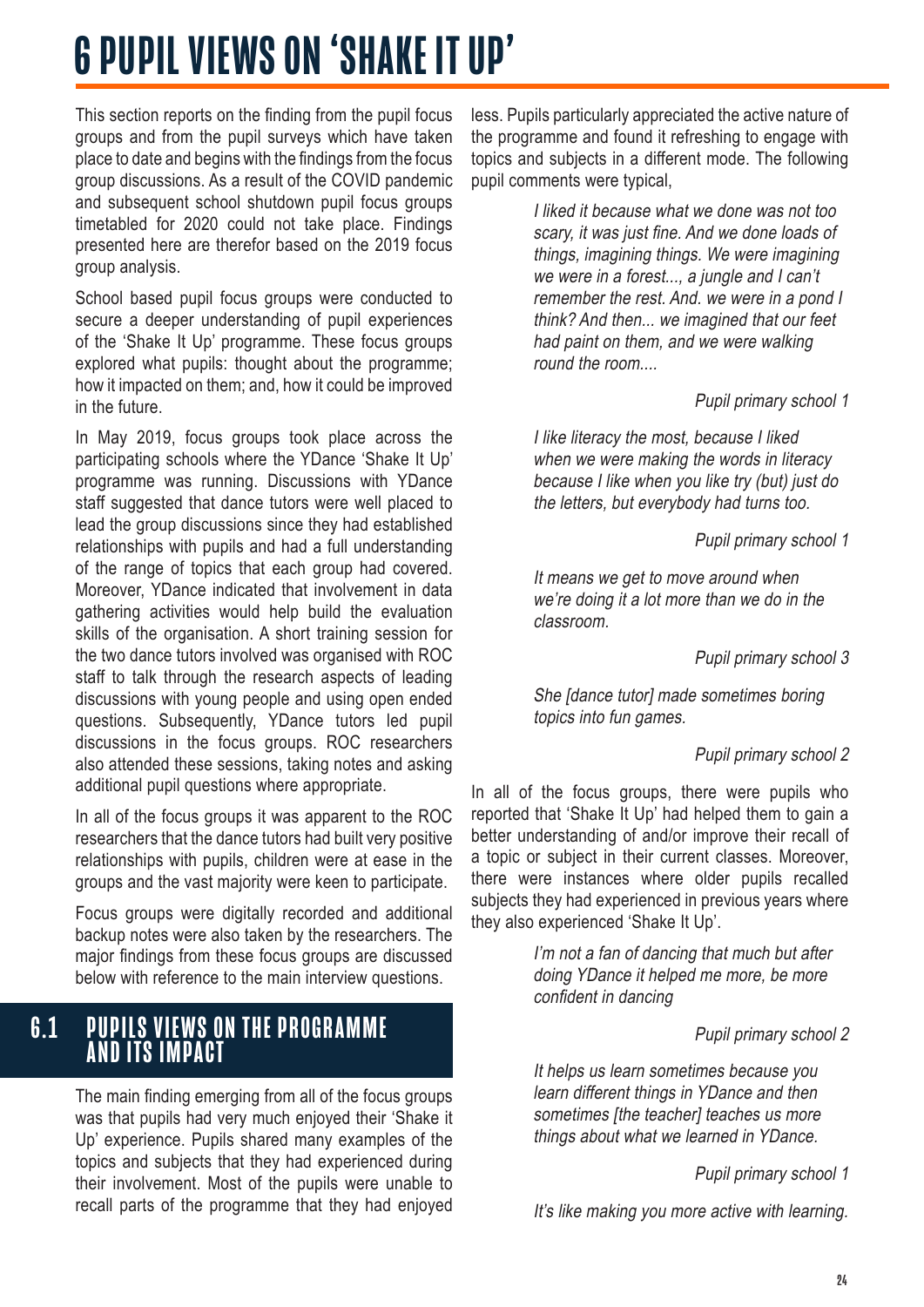#### Pupil primary school 1

<span id="page-24-0"></span>You get answers that are... the questions that are a bit hard and then you remember what [the Dance tutor] said to you and you write that down.

Pupil primary school 2

When I walk back into the classroom after YDance, it kind of makes me feel a wee bit more confident .. doing my work now that I've had a bit of practice.

Pupil primary school 1

[The Dance tutor] talking to us and explaining what it means and then when we go into class, the teacher asking it and we know what it means

#### Pupil primary school 2

Pupils provided few original suggestions for improving the 'Shake It Up' programme and the overwhelming majority of pupils indicated that they were happy with the programme they had experienced. When probed for suggestions, pupils sought 'more of the same'. Further, pupils, whose class was not currently participating in 'Shake it Up', expressed the hope that they would reengage with the programme in future.

## **6.2 PUPIL VIEWS SUMMARY**

The findings from the focus groups demonstrates that pupils greatly enjoyed being part of the 'Shake It Up' programme. Additionally, there are also robust indications that 'Shake it Up' has supported aspects of their learning, improved their confidence and social skills, and facilitated relationships within the class.

## 6.3 PUPIL SURVEY FINDINGS

This section summarises<sup>1</sup> the main findings from two years (2019 and 2020) of aggregated pupil surveys<sup>2</sup>.

#### TABLE 6A - PUPIL ENJOYMENT OF YDANCE ACTIVITIES

It is divided into the following sections reflecting the structure of the questionnaire.

- Taking part in 'Shake It Up' activities
- Impact of the programme on pupils
- Enthusiasm for further 'Shake It Up' involvement

### 6.3.1 HOW MUCH DID PUPILS ENJOY TAKING PART IN 'SHAKE IT UP' ACTIVITIES?

The majority of pupils in both the younger (P2-P4) group and the older (P5-P7) groups indicated that they had enjoyed taking part in the YDance activities with their dance tutor - see Table 6a. Table 6a also suggests that levels of enthusiasm for 'Shake it Up' tended to be higher among the yonger age group.

When we looked at responses by gender there was a statistically significant<sup>3</sup> difference between the males and females in both the younger (Chi Sq value <0.001) and older pupil groups (Chi Sq value <0.001).

In both stage groups females were significantly more likely than males to indicate enjoying the 'Shake It Up' activities. Among the younger pupils 75% of females compared to 52% of males indicated liking the dance activities a lot. With the older group 70% of the females and 33% of the males reported liking the dance activities a lot. Similarly, while 16% of the younger males and 10% of the older males indicated not liking dance activities the comparative figures for females was 4% and 5% respectively.

### 6.3.2 HOW DID TAKING PART IN SHAKE IT UP' ACTIVITIES IMPACT ON PUPILS?

There was good evidence from the data that involvement in 'Shake it Up' had had a positive impact on pupils in a number of ways. In the survey pupils were presented with a number of statements about their learning. relationships, and application in class and asked to indicate the extent to which 'Shake it Up' had, or had not, helped them. Table 6b and Table 6c summarises results from this exercise for both pupil groups.

| <b>Pupil Group</b> | Like dance activities a lot | Like dance activities a bit | Don't like dance activities | <u>Total</u>    |
|--------------------|-----------------------------|-----------------------------|-----------------------------|-----------------|
| P2-4 Pupils        | 63%                         | 27%                         | 10%                         | $100\%$ (N=368) |
| P5-7 Pupils        | 52%                         | 41%                         | 7%                          | $100\%$ (N=282) |

1 In some instances, percentages may not sum to 100% due to the process of rounding

2 Section 4 summarises pupil responses by school and discusses the approach to analysis adopted here.

3    crosstabulation and chi square tests of significance were performed on the data. Where reported significance is less than 0.01 it means that such a reported difference occurring as a result of sampling error would happen, on average, once in every hundred samples drawn from the data. If the value is less than 0.001 it would only happen on average once in 1000 samples.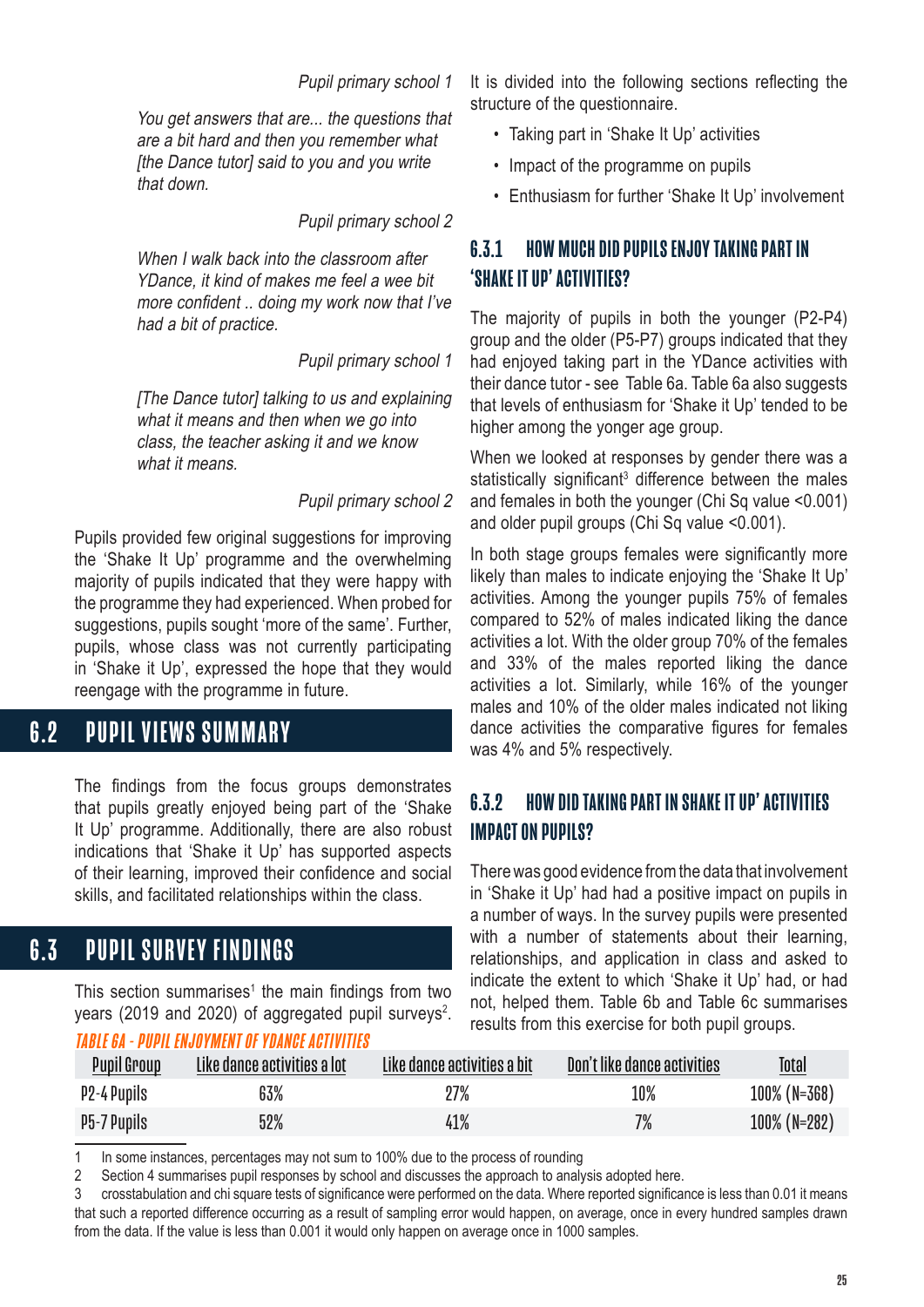#### TABLE 6B - P2-P4 PUPILS - EX TENT TO WHICH INVOLVEMENT IN 'SHAKE IT UP' HELPED PUPILS

| It helped me?                                | <u>It was a good help</u> | It was a little help | <u>It didn't help me</u> | Total           |
|----------------------------------------------|---------------------------|----------------------|--------------------------|-----------------|
| better understand my classwork               | 54%                       | 28%                  | 18%                      | $100\%$ (N=370) |
| feel happier at school                       | 64%                       | 28%                  | 9%                       | 100% (N=367)    |
| make friends with other pupils in the school | 52%                       | 24%                  | 25%                      | $100\%$ (N=370) |
| get on better with my teacher                | 62%                       | 23%                  | 16%                      | 100% (N=367)    |
| work harder at school                        | 57%                       | 25%                  | 17%                      | $100\%$ (N=366) |
| remember facts about subjects                | 60%                       | 24%                  | 16%                      | 100% (N=368)    |
| to work out answers to questions in class    | 54%                       | 28%                  | 19%                      | $100\%$ (N=368) |

#### TABLE 6C - P5-P7 PUPILS - EXTENT TO WHICH INVOLVEMENT IN 'SHAKE IT UP' HELPED PUPILS

| <u>It helped me?</u>                         | <u>It was a good help</u> | <u>It was a little help</u> | <u>It didn't help me</u> | Total           |
|----------------------------------------------|---------------------------|-----------------------------|--------------------------|-----------------|
| better understand my classwork               | 36%                       | 46%                         | 18%                      | 100% (N=285)    |
| feel happier at school                       | 45%                       | 34%                         | 20%                      | 100% (N=285)    |
| make friends with other pupils in the school | 28%                       | 32%                         | 40%                      | 100% (N=286)    |
| get on better with my teacher                | 39%                       | 34%                         | 27%                      | $100\%$ (N=286) |
| work harder at school                        | 41%                       | 35%                         | 24%                      | 100% (N=284)    |
| remember facts about subjects                | 55%                       | 35%                         | 24%                      | 100% (N=285)    |
| to work out answers to questions in class    | 41%                       | 37%                         | 23%                      | 100% (N=285)    |

It is evident from Tables 6b and 6c that younger pupils were more likely than older pupils to indicate that involvement in 'Shake it Up' was a good help in relation to each of the impact statements. On the other hand, older pupils were generally more likely than the younger group to report that 'Shake it Up' was either a little help or that it didn't help them. Among the younger pupils the 'Shake it Up' programme was most frequently reported as a good help in relation to;

- feeling happier at school (64%),
- getting on better with their teacher (62%), and
- remembering facts about subjects (60%).

For the older pupils, the programme was most frequently indicated as a good help in relation to;

- remembering facts about subjects (55%),
- feeling happier at school (45%),
- working harder at school, (41%), and
- working out answers to questions in class (41%).

In addition to the differences between younger and older pupils, we also noted some significant differences in impact when crosstabulating the data by gender. In a number of instances, the difference in responses was marked. Table 6d summarises differences for both younger and older pupils in relation to the good help response. As the table shows, the gender differences were more pronounced in relation to the older pupils where four of the variables showed statistically significant differences in the responses from males and females. On the other hand, the gender differences were less marked for the younger pupils where only two statements showed significant differences by gender.

## 6.3.3 ENTHUSIASM FOR FURTHER DANCE ACTIVITIES IN **CLASS**

A clear majority of pupils in both the older (70%) and younger (74%) groups were keen to see either a few or a lot more dance activities introduced in class. Table 6e also indicates that enthusiasm for further dance activities was generally higher among younger pupils.

There were statistically significant differences in enthusiasm for further dance activities between males and females in both the younger and older pupil groups. In both groups, female enthusiasm for further dance activities was significantly greater than that of their male classmates. Table 6f summarises levels of enthusiasm for additional 'Shake it Up' activity by pupil group and gender.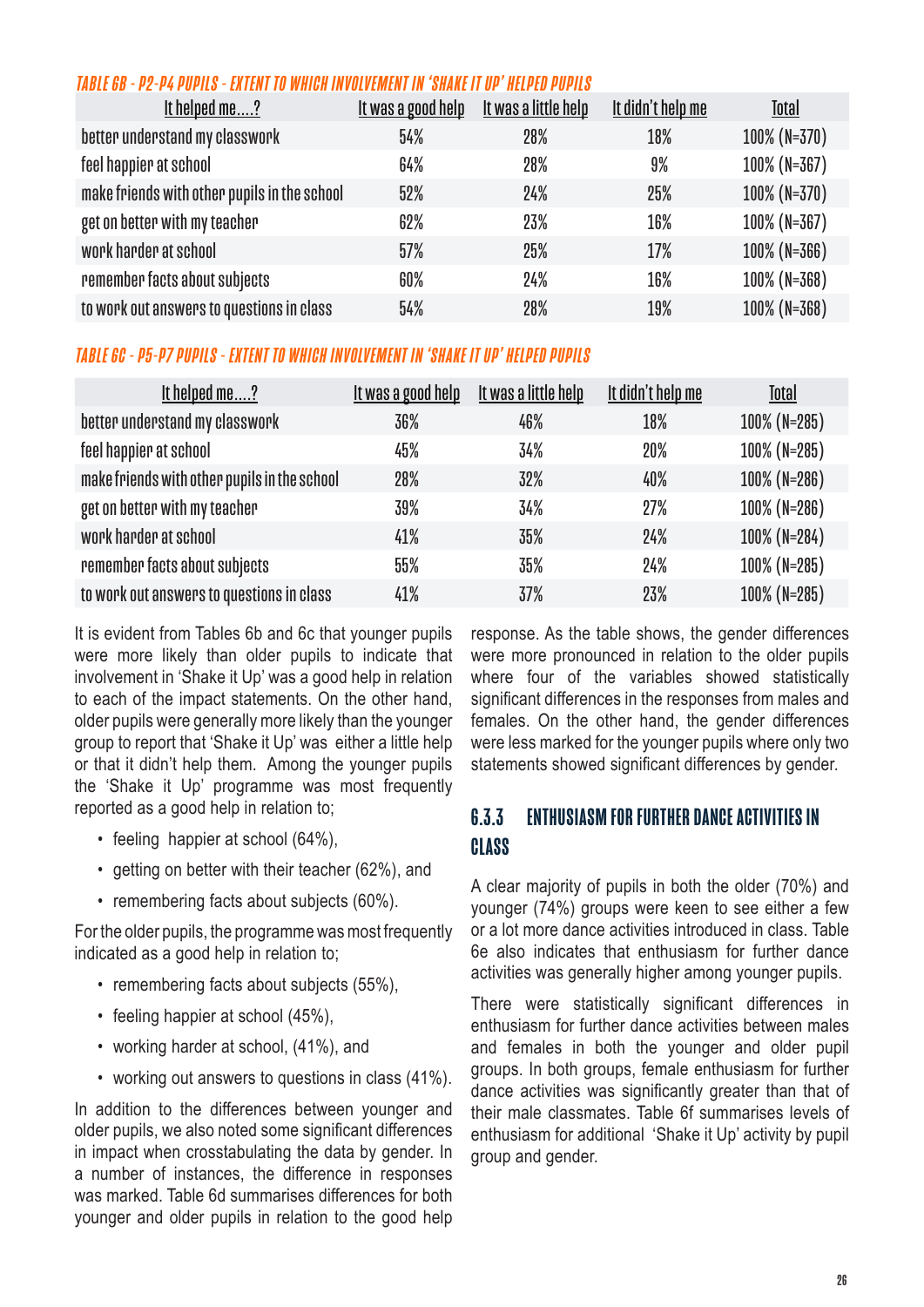#### <span id="page-26-0"></span>TABLE 6D – CROSSTABULATION, HELPFULNESS OF 'SHAKE IT UP' BY GENDER

| <u>It helped me?</u>                                  |                  | <b>P2-P4 Pupils</b>         |                | <b>P5-P6 Pupils</b>         |              |
|-------------------------------------------------------|------------------|-----------------------------|----------------|-----------------------------|--------------|
|                                                       |                  | <u>It was a little help</u> | Significance   | <u>It was a little help</u> | Significance |
| understand<br>better<br>my<br>classwork               | males<br>females | 50%<br>57%                  | Yes            | 31%<br>40%                  | Yes          |
| feel happier at school                                | males<br>females | 58%<br>70%                  | Yes            | 34%<br>54%                  | Yes          |
| friends with other<br>make                            | males            | 54%                         | N <sub>0</sub> | 27%                         | No           |
| pupils in the school<br>get on better with my teacher | females<br>males | 48%<br>58%                  | No             | 28%<br>31%                  | No           |
| work harder at school                                 | females<br>males | 65%<br>54%                  |                | 44%<br>33%                  |              |
|                                                       | females          | 61%                         | N <sub>0</sub> | 47%                         | Yes          |
| remember<br>facts<br>about<br>subjects                | males<br>females | 57%<br>63%                  | No             | 50%<br>60%                  | No           |
| work out answers to<br>tn.<br>questions in class      | males<br>females | 54%<br>53%                  | N <sub>0</sub> | 32%<br>47%                  | Yes          |

#### TABLE 6E - PUPIL ENTHUSIASM FOR FURTHER DANCE ACTIVITIES

| <b>Pupil Group</b> | I would like a<br>lot more dance<br>activities | I would like a<br>few more dance<br>activities | Just keep it the same<br>as now | I would like to stop<br>the dance activities | Total           |
|--------------------|------------------------------------------------|------------------------------------------------|---------------------------------|----------------------------------------------|-----------------|
| <b>P2-4 Pupils</b> | 51%                                            | 23%                                            | 16%                             | 10%                                          | $100\%$ (N=369) |
| <b>P5-7 Pupils</b> | 46%                                            | 24%                                            | 20%                             | 11%                                          | $100\%$ (N=287) |

#### TABLE 6F– CROSSTABULATION, PUPIL ENTHUSIASM FOR FURTHER DANCE ACTIVITIES BY GENDER

| <b>Pupil Group</b> | l would like a<br>lot more dance<br>activities | l would like a<br>few more dance<br>activities | Just keep it the same<br>as now | <u>I would like to stop</u><br>the dance activities | <b>Significance</b> |
|--------------------|------------------------------------------------|------------------------------------------------|---------------------------------|-----------------------------------------------------|---------------------|
| P2-P4 males        | 37%                                            | 27%                                            | 20%                             | 16%                                                 | Yes                 |
| P2-P4 females      | 65%                                            | 18%                                            | 12%                             | 5%                                                  |                     |
| P5-P7 males        | 32%                                            | 24%                                            | 27%                             | 17%                                                 | Yes                 |
| P5-P7 females      | 57%                                            | 24%                                            | 14%                             | 6%                                                  |                     |

## 6.4 SUMMARY

In summary, both the focus group material and the survey data indicates that the 'Shake it Up' programme has been well received by pupils in the participating primaries where it has been operating. Moreover, there is good self-reported evidence from pupils that it has had an impact on: their attitudes towards school; their learning; and the relationships they have developed with teachers and their classmates.

Additional analysis of the questionnaire material demonstrated that there were some significant differences in the reported views of pupils at different stages. For example, younger pupils were more likely than older pupils to: enthuse about 'Shake it Up'; report a positive impact from the programme; and, to seek further dance activity in the school.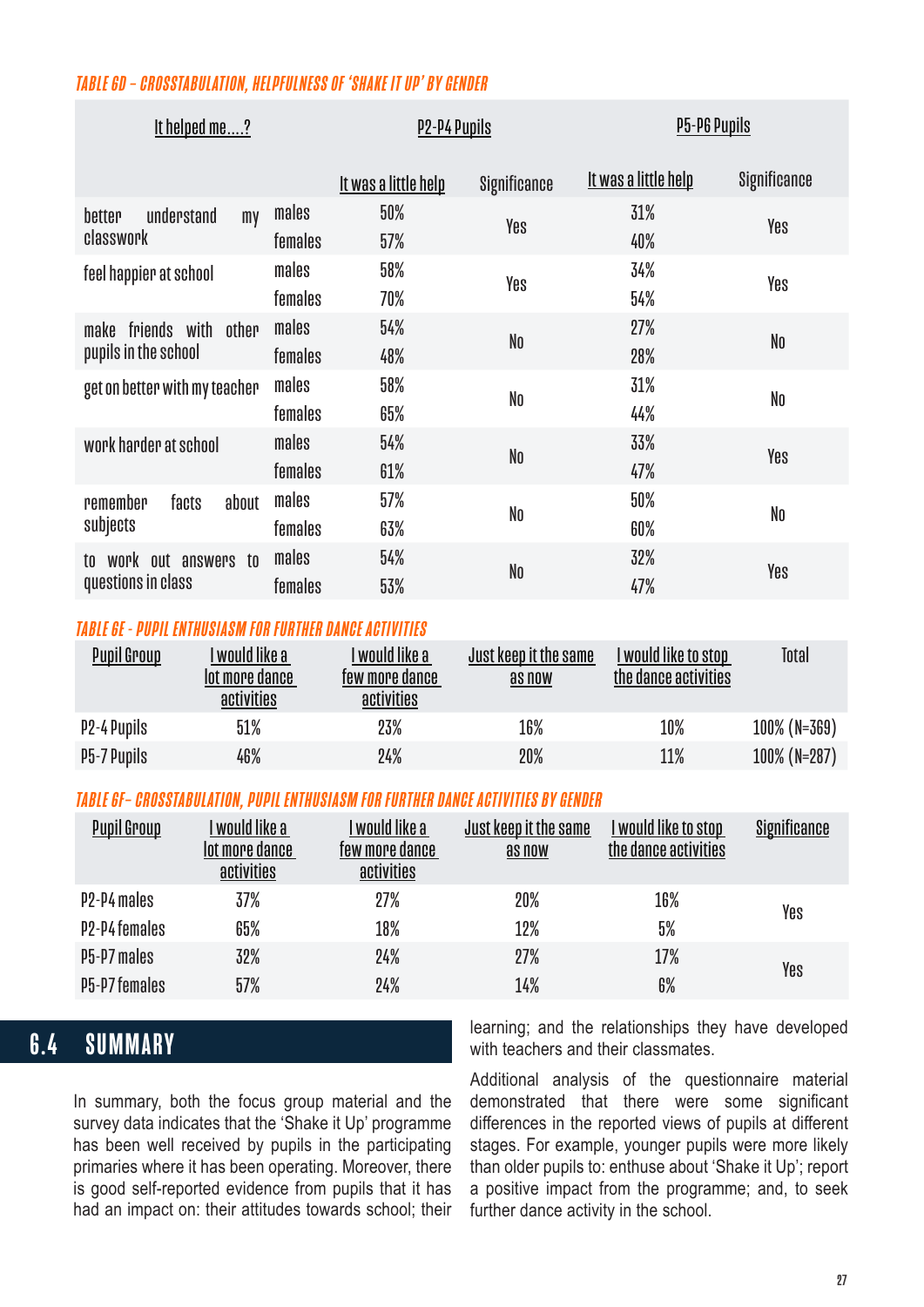We also noted some statistically significantly differences in the responses from males and females. Females were more likely than males to: enthuse about 'Shake it Up'; report a positive impact from the programme; and seek further dance activity in the school.

Finally it would be reasonable to conclude that younger females (P3/P4) were more likely than older males (P6/7) to respond positively to the 'Shake it Up' programme and report a positive impact on aspects of their learning, relationships and enthusiasm for similar YDance activities.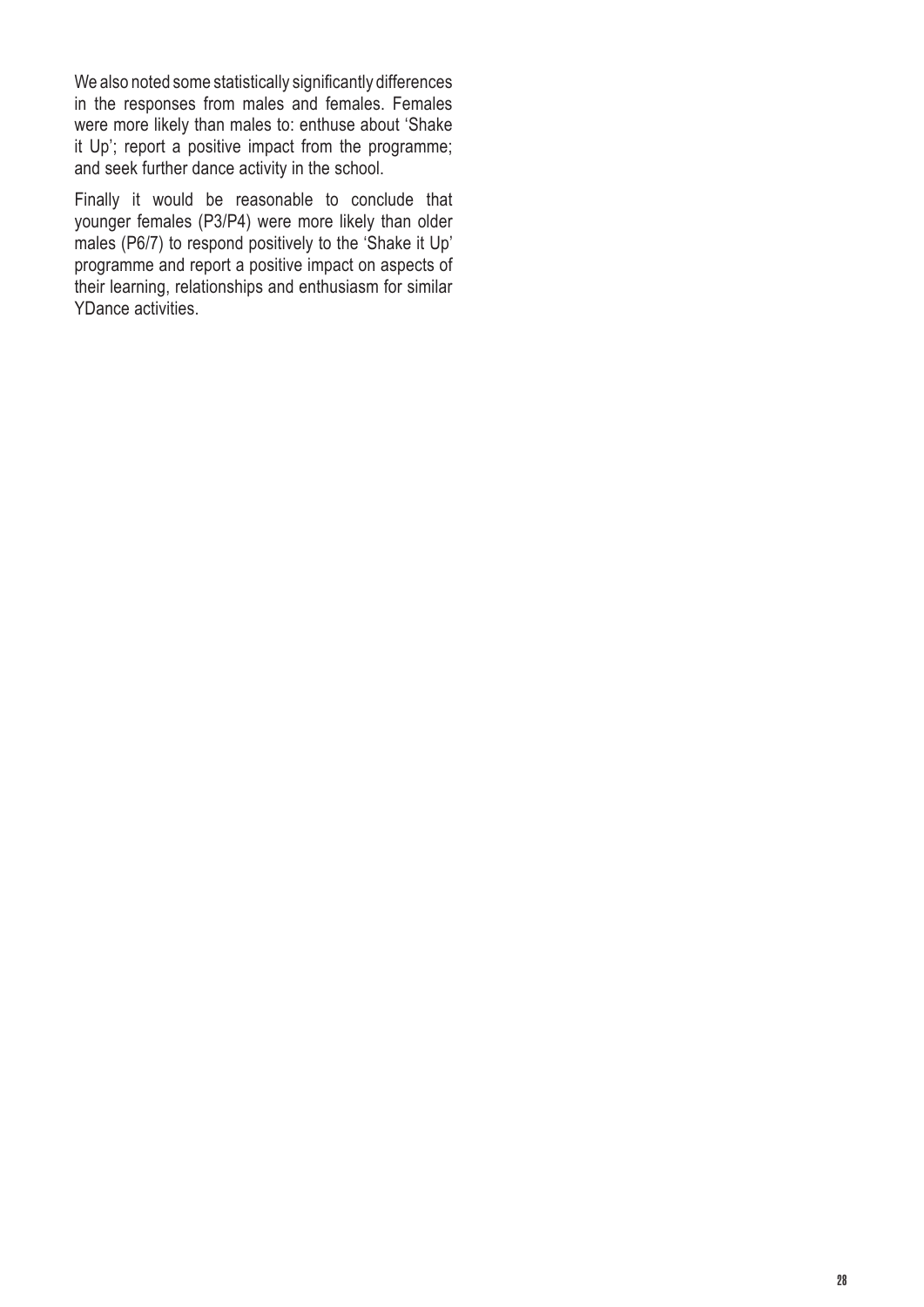## <span id="page-28-0"></span>7 CONCLUSION AND ISSUES FOR CONSIDERATION

## 7.1 CONCLUSION

The ROC external evaluation findings demonstrate that the 'Shake it Up' programme has had a positive impact on pupils and staff in schools in line with the programme's objectives. These programme objectives include to 'support the national goal of improving attainment in primary schools' using dance and movement as a kinaesthetic process to support learning, increase learner engagement, promote learners' selfconfidence, social skills and wellbeing. The programme objectives also include helping to develop new methods of effective teaching by exploring ways to use dance in cross curricular work and promote the skills and confidence of teachers to do this.

### 7.1.1 THE 'SHAKE IT UP' APPROACH AND OUR EVALUATION DESIGN

Kinaesthetic learning at the core of the 'Shake it Up' programme has been described as the process that results in learning through the involvement of one's body movement and faculties to promote cognitive processes that enhance memory and understanding. While variations in types of kinaesthetic learning approaches makes it difficult to provide a blanket assessment of the effectiveness of kinesthetics in learning and teaching, research has indicated that those kinaesthetic approaches that include movement, auditory and visual techniques can promote learning in a number of subjects (Nguyen 2004; Begel et al 2004; Presti 2016; Bransford et al 1999).

The co-production of the 'Shake it Up' approach in schools, with YDance tutors working with teachers to produce lesson plans was a strength of the programme and meant that the fine-grain design of the programme varied to suit school contexts and their curriculum. In addition, the programme itself evolved to reflect lessons learned as it developed, with a greater focus on working more intensively with fewer teachers and a greater appreciation for promoting teachers' skills. Together, these factors had implications for the evaluation design. It was not viable or appropriate for this evaluation to include direct measurement of shifts in participating pupils' attainment, for example, using pre and post programme standardised tests. Rather, it meant that a mixed method approach that emphasised a more qualitative, in-depth methodology to gather relevant evidence from teachers and pupils

was appropriate, rather than a positivistic approach that looked to measure attainment using standardised tests.

### 7.1.2 IMPACT OF THE 'SHAKE IT UP' PROGRAMME ON **LEARNERS**

Drawing on the evidence from our study, particularly, teachers' professional judgment and learners' accounts, we found that the 'Shake it Up' programme demonstrated a positive impact on pupils' learning, self-confidence and team working skills. The 'Shake it Up' approach was particularly inclusive and motivated learners, including those pupils who were seen as less likely to engage with other lessons.

The 'Shake it Up' programme was well received by pupils in the participating primary schools. Moreover, there was robust self-report evidence from pupils that it has had an impact on their attitudes towards school, their learning and the relationships they have developed with teachers and their classmates.

Pupil survey findings demonstrated that there was some variation in the views of pupils by gender and age. For example, younger pupils and females were more likely than older pupils and males to enthuse about 'Shake it Up', to report a positive impact from the programme, and, to seek further dance activity in the school. While, in some cases, boys and older children were more likely to be initially reticent about engaging in the lessons, these groups became more enthusiastic as the programme continued. In general, pupils were enthusiastic about their involvement in 'Shake it Up' and were keen to see the programme sustained.

Evidence from teachers concurred with pupils' positive views and revealed a range of positive impacts on pupils, including those with additional support needs. Parents' views concurred with the positive accounts of pupils and their teachers and highlighted positive impact on their children's confidence and engagement with learning.

## 7.1.3 THE IMPACT OF 'SHAKE IT UP' ON TEACHERS' PROFESSIONAL LEARNING AND PRACTICE

Teachers involved in the second phase of the programme were more likely, than their colleagues who took part in the first phase, to see the 'Shake It Up' approach as relevant to all subject areas. Overall, teachers believed that the programme articulated well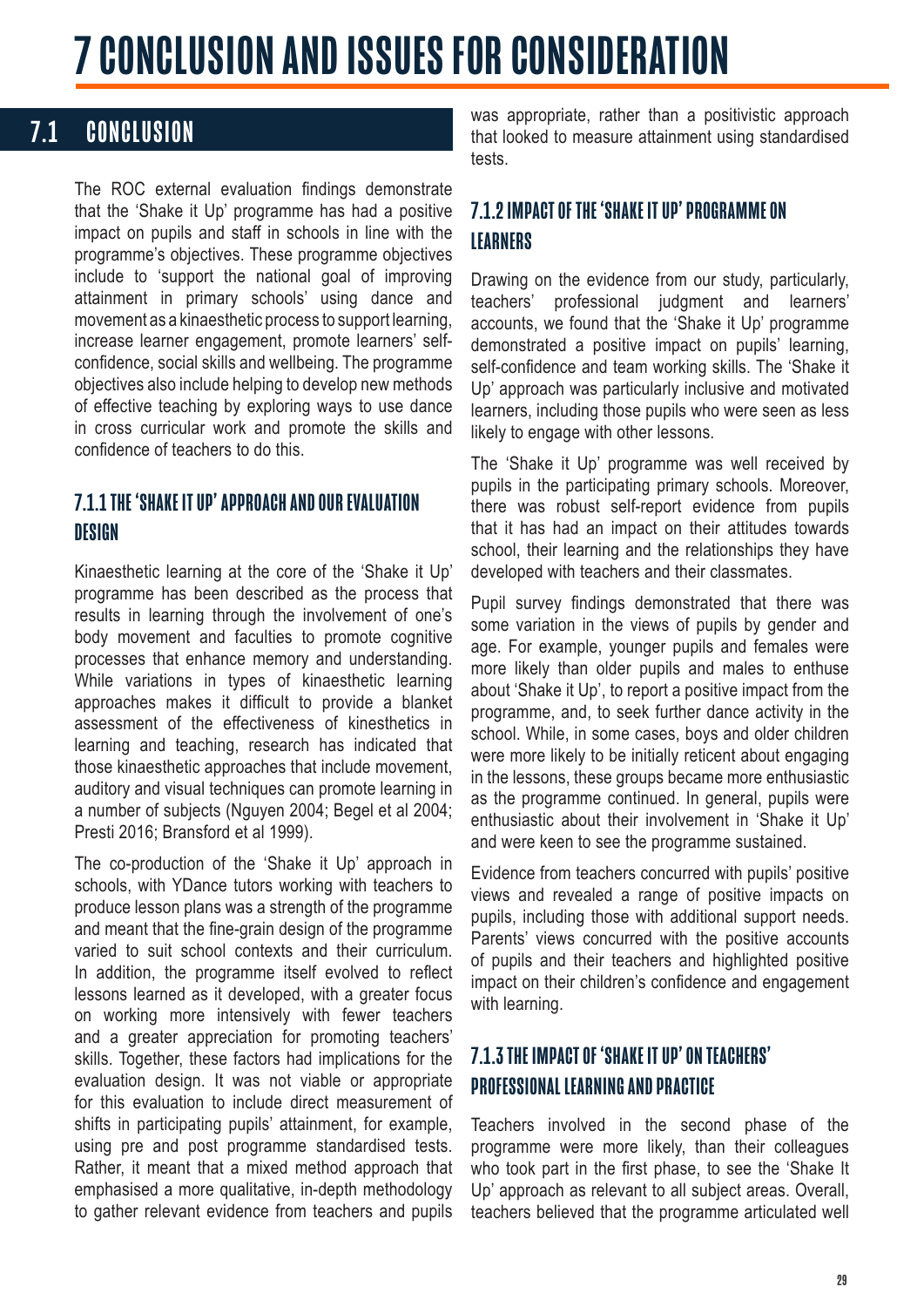with the curriculum, the approach was especially valued by teachers as a way to enhance learning of topic based lessons and Interdisciplinary Learning. Teachers were overwhelmingly positive about their experience of the programme and all interviewed teachers spoke of their enjoyment at working in a collaborative way with the YDance tutors.

The impact of the YDance programme on enhancing teachers' pedagogical skills is key regarding the aims of the programme, given that teacher quality and effectiveness has been shown to be a crucial element in promoting positive educational outcomes. For example, research has shown that in the classrooms of the most effective teachers, students from disadvantaged backgrounds learn at the same rate as those from advantaged backgrounds (Hamre & Pianta 2005). The contribution of the programme to teachers' abilities regarding IDL is also noteworthy, given that this approach is seen by the Scottish Government as key to effective delivery of Curriculum for Excellence and has been shown to be particularly effective for promoting attainment, engagement and attendance (RSE 2020; Education Scotland; STEMEC 2016).

## 7.1.4 THE IMPORTANCE OF AN EVIDENCE-INFORMED COLLABORATIVE PROFESSIONAL LEARNING APPROACH

There was unanimous praise from teachers for the YDance tutors. The YDance team worked collaboratively with teachers in each school to tailor the content to the curriculum and pupil and staff needs. The induction and training provided by the YDance team helped overcome initial misperceptions and helped establish an understanding of the 'Shake it Up' objectives among the teachers. Teachers saw the skills and personality of the YDance tutors as key to their own buy-in and professional learning as well as securing pupils' engagement. Tutors demonstrated a firm understanding of school context and the curriculum and understood how the 'Shake It Up' approach could fit each school's needs. The 'Shake it Up' approach to the co-construction of lesson plans brought together the representative qualities of teacher and YDance tutor.

Evaluation discussions with the YDance team highlighted that the programme benefits from being informed by theory and experience, including an understanding of effective professional learning. This has brought an appreciation of school systems, classroom dynamics and teaching approaches. It highlighted the importance of professional learning and teacher confidence for promoting learner outcomes as well as the value of co-production of lessons with teachers as an effective model of professional learning.

The YDance Head of Education took time to gain an understanding of each school's context, spending time observing the 'Shake It Up' lessons and talking to teachers. The HoE recognised the importance of having active engagement of the headteacher and senior leadership team for the programme in each school, something that was not always present in the first phase of the programme. The YDance tutors were also able to draw on their own higher education and wider experience which brought valuable insights on how schools operate.

Increased dialogue and collaboration with teachers highlighted that teachers in the first phase of the programme were not always aware of how the approach could help promote learning and attainment. In some cases this had led to scepticism and a defensiveness about why had they been selected to participate. Increasing engagement with teachers was a priority for the programme's Head of Education, this included promoting the YDance tutors' ability to discuss with teachers how the programme could promote learning as well as increasing their awareness of pedagogy. Professional learning resources and tools were created as part of the project for teachers but also for the YDance tutors. One example was an observation checklist which gave tutors a visual representation of each teacher's understanding of the 'Shake It Up' approach and what they needed to work on to improve their understanding or confidence.

Getting teachers' buy-in and building their confidence was crucial, not just for their ability to sustain the approach but also for maintaining the engagement of their pupils. As one of the YDance team observed, teachers' focus, and engagement was linked to that of their learners,

> We tried to make sure that we would leave a legacy with the teachers, but I wasn't sure how that was going to happen if we didn't involve them more. And then I realised that the emotional response or engagement of the pupils really did rely on the teacher, because if the teacher was disengaged and sat at the side, the pupils would slowly drift off…I felt like the outcomes were achieved faster and probably more effectively when … the teacher was more responsively engaged and realised that the dance artist was on a learning journey as well.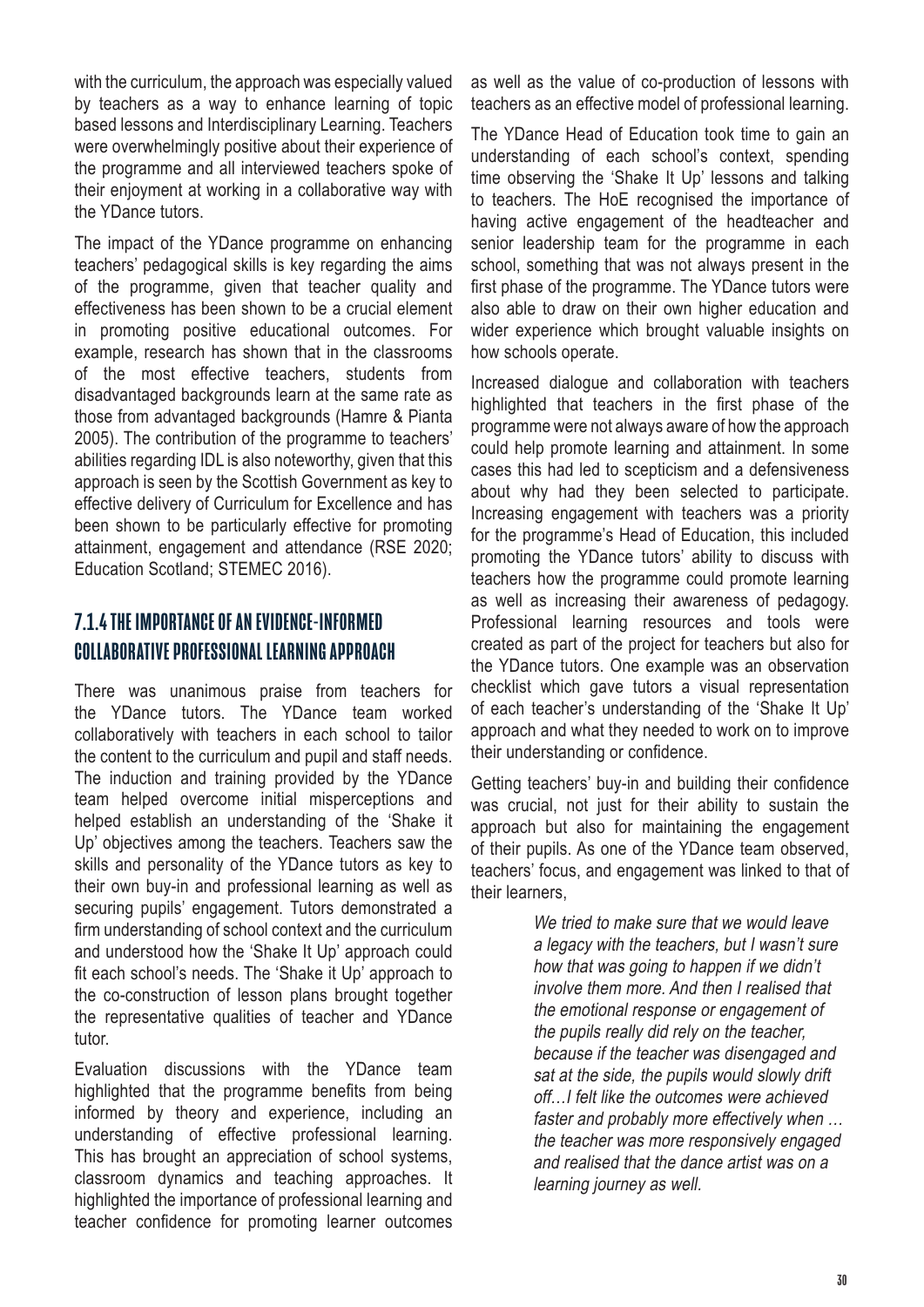#### <span id="page-30-0"></span>7.1.5 THE EVOLUTION OF THE SHAKE IT UP PROGRAMME

'Shake it Up' developed in response to internal and external feedback during the life of the project, but perhaps the greatest step-change in its design occurred following the appointment of a new Head of Education. This brought key insights on teachers' professional learning that stimulated a renewed focus on how the YDance tutors worked with teachers to codesign lessons. The programme also moved to focus on working with fewer teachers and their pupils over a longer period of time whilst also ensuring active involvement from the school leadership and raising awareness of the programme across the school.

Feedback from the YDance tutors and the programme leadership suggests that the evolution of the programme after the first year, enhanced the tutors' awareness of school context and pedagogy as well as promoted the skills of teachers to use the 'Shake it Up' approach. In the first phase of the project teachers were more likely initially to report that they were interested in the programme but unsure how 'Shake it Up' would support their teaching. Some were anxious that they would need expertise in dance to be able to teach the approach. This was less evident in the second phase of the programme and possibly the result of stronger professional relationships and increased efforts to raise awareness of the programme in the schools, including the provision of more structured CLPL. The importance of the more systematic CLPL was highlighted by one of the YDance team,

> In phase two there was much more of a structured approach to the training that the kind of CPD days that we did with the teachers… they were much more structured and much more focused in building the blocks for the teachers. You could see in the schools that had those CPDs, the difference in confidence.

Given the aforementioned increase in CLPL focus, it is perhaps, not surprising that, in contrast to the first phase of the programme, almost all phase two teachers believed that they would be able to continue with most aspects, if not all of the 'Shake It Up' approach, once the YDance team withdrew. The design of the programme included providing sufficient professional learning to ensure that teachers were confident to embed the 'Shake it Up' techniques into their practice once the YDance teams disengaged. However, as the COVID-pandemic took hold it disrupted the later stages of work with the schools and meant that a minority of the teachers were less confident than their colleagues

in using all of the approach. These teachers identified a need for further support from their colleagues who were more experienced in using the approach or from YDance personnel.

The second phase of the programme also included more of a focus on eliciting parental feedback and engagement as the YDance management recognised the importance of parental engagement in children's learning.

## 7.2 ISSUES FOR CONSIDERATION

This section draws on the main findings and discussion in the previous section to highlight some issues for consideration arising from the evaluation.

- There is sufficient evidence to recommend that 'Shake it Up' be continued as part of YDance's education portfolio and where possible, expanded in scope. Any expansion of the programme would, however, likely have resource and staffing implications. Funding for the Programme finishes in December 2020. Further funding sources should be pursued, particularly from sources that are interested in promoting teachers' professional learning and learning and teaching innovation.
- In those schools where the programme has been operating, school leadership should be encouraged and supported to build on the activity and reflect the lessons learned in practice and planning. The enhanced capacity of teachers involved in the programme to use the 'Shake it Up' approach will be limited to them, unless headteachers are encouraged to enlist these teachers to share the learning and contribute to their schools CLPL.
- YDance and partner schools could explore ways of involving PE teachers and active schools specialists in their collaborative work with schools. This could help integrate and sustain lessons learned from the programme.
- While the findings of this evaluation are positive and robust it would be prudent for YDance to maintain an appropriate level of internal evaluation of 'Shake it Up' to monitor and assess the impact of the programme as it evolves and operates in different contexts. Key to this would be exploring ways to involve learners and capture their voice.
- The evaluation reveals that the 'Shake it Up' programme has made a positive impact in line with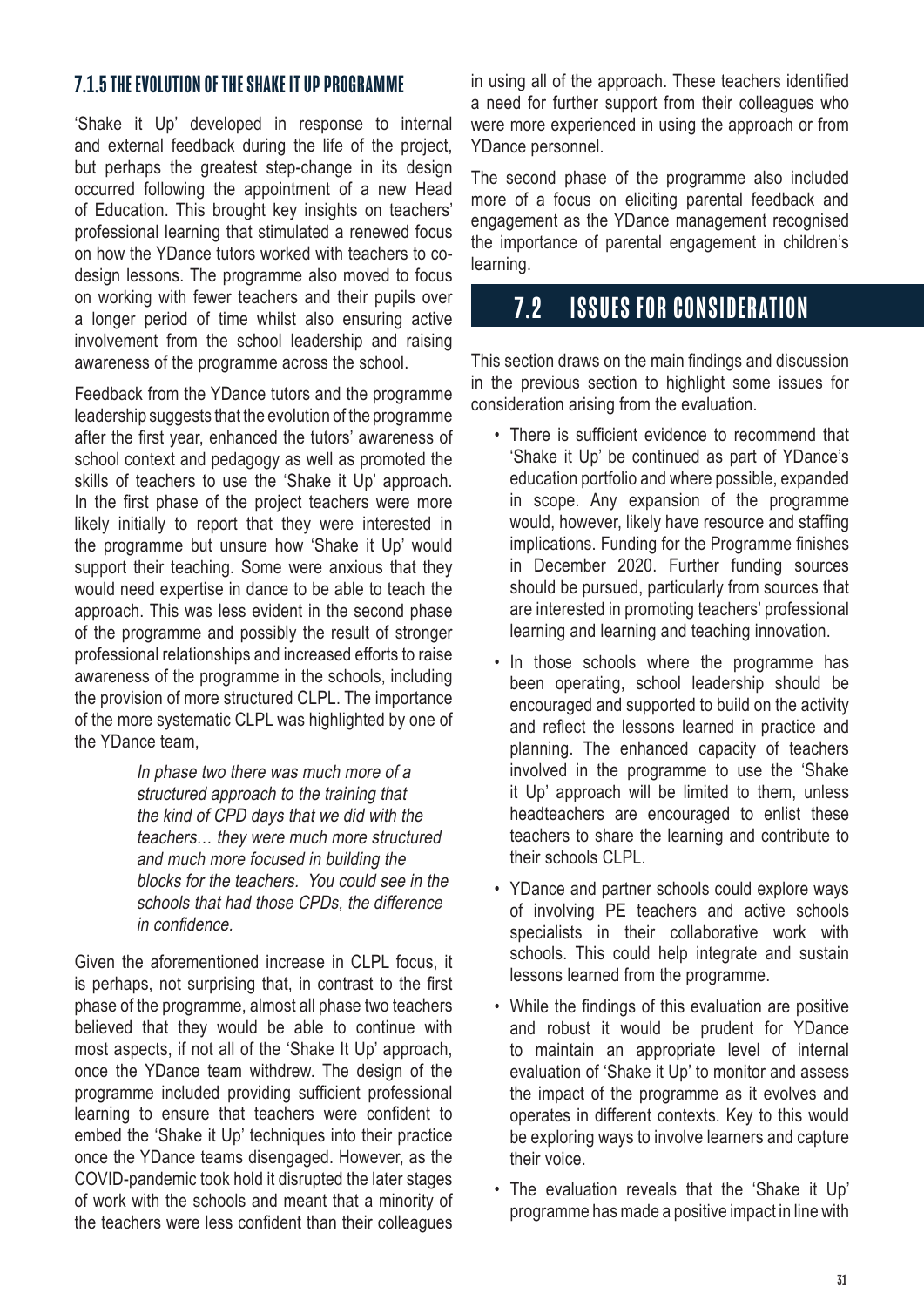its stated objectives. The approach also reflects what is known regarding effective professional learning approaches. It would be beneficial for YDance to liaise more with local authority and Education Scotland colleagues to explore how learning from the programme could be mobilised across the system. Such dialogue would also likely further enhance the development of the 'Shake it Up' Programme.

- YDance could consider a celebratory sharing event for those schools that have participated in the programme as well as others that have not to help share practice and ideas. This would help motivate teachers to continue the approach. This could be an online event that should also involves learners. The outcomes would also help provide further evidence of impact for future funding bids.
- As is already being considered, future developments of YDance school programmes will benefit from including a strong focus on blended learning and on-line modes of delivery and support. This will not only help deal with the challenges presented by COVID-19, but also enable the organisation to reach more geographically distant schools.
- Online and recorded video tutorials are also likely to be helpful in maintaining links with those schools who have been involved in the 'Shake it Up' programme and providing teachers with useful ideas and resources. As the YDance team has suggested, these could include resources that translate the Shake it Up inputs to different school contexts and capacities; such as limited physical space for activity.